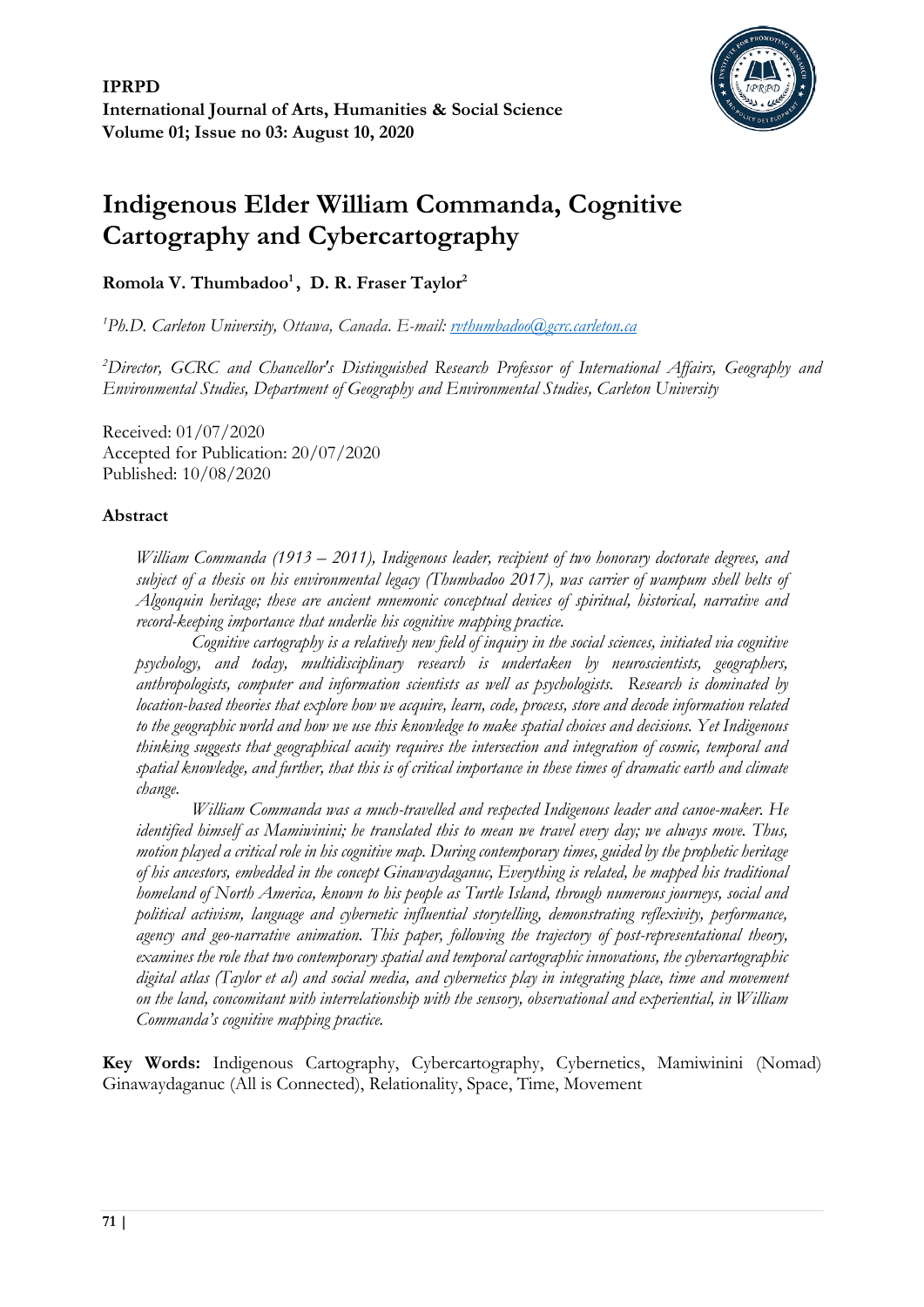#### **1. Introduction**

*Mamiwinini – A Nomadic Heritage*

*I am in the earth, wind and waters: I am as the bird flies and the wind blows and the water flows*

This heritage signifies several things to Elder Commanda

*A sacred connection with the land A special responsibility as caretaker of Mother Earth*<sup>i</sup>

Over the past decade, research has focused on the discourse and legacy of late Indigenous elder, William Commanda (1913 – 2011) and the thesis, entitled *Ginawaydaganuc and the Circle of All Nations: The Remarkable Environmental Legacy of Elder William Commanda* addresses "his approach to Mother Earth, environment and relational matters. For forty years, he was the carrier of three Algonquin wampum belts, critically important sacred and historical mnemonic teaching and record keeping devices, and was the longest known guardian of such an iconic Indigenous heritage and responsibility. He was awarded two doctoral degrees, one (doctor of philosophy) by the University of Ottawa in 2006, and the other (doctorate honorifique causa) by l'université du Québec-Outaouais in 2011. He was appointed Officer of the Order of Canada in 2008, this country's penultimate honour (Desiderantes Meliorem Patriam). Carleton University named the Aboriginal Resources Centre Ojigkwanong after him in 2013, and the University of Ottawa created the Dr. William Commanda Hall in 2014, in acknowledgment of his contributions to the academic world"ii

This paper examines William Commanda's cognitive mapping practice in the context of two contemporary spatial and temporal cartographic innovations within the evolving domain of Cybercartography, consistent with the principles of cybernetics: the cybercartographic digital atlas (Taylor 1997, 2005, 2014, 2019) and Facebook social media. It also examines his integration of place, time, movement on the land and prophecy, concomitant with interrelationship with the sensory, observational and experiential, in concert with his wampum heritage and responsibilities, to animate his global eco-peace community, the *Circle of All Nations,* as a bridge-building mechanism and interface to speak to the incommensurability between Indigenous and non-Indigenous knowledge systems on environment, relationship, critical social justice and peace issues. "He sought to integrate Indigenous thinking, environmentalism, activism, social justice and peace building, in order to both challenge agendas of colonial domination and environmental degradation, and also advance dialogue, reconciliation, healing and social change engagement amongst diverse players. William Commanda remains very much present in cyberspace to this day, (nine) years after his death. Multiple diverse voices from Canada and abroad demonstrate ongoing commitment to ensuring that he remains encore vivant, through their inclusion of him in considerations of critical issues of the day, in academic research, activism and social media communications"<sup>iii</sup>

Cognitive mapping is defined as "a process composed of a series of psychological transformation by which an individual acquires, stores, recalls, and decodes information about the relative locations and attributes of the phenomena in his everyday spatial environment" and cognitive theory is embedded in a multidisciplinary research, emergent from psychology, but now studied by neuroscientists, geographers, anthropologists, computer and information scientists as well as psychologists. Research is dominated by location-based theories that explore how we acquire, learn, code, process, store and decode information related to the geographic world and how we use this knowledge to make spatial choices and decisions. Fascinating research of the hippocampus of the brain explores temporal/spatial/episodic memory, and offers powerful and provocative insights into cognitive mapping and wayfinding. In his study of the movement of rats, Tolman, in 1948, presented the idea of the cognitive map to describe navigation through spatial environments'; his findings suggested that movement through a maze, and wayfinding, was negotiated by cognitive rather than behavioral responses.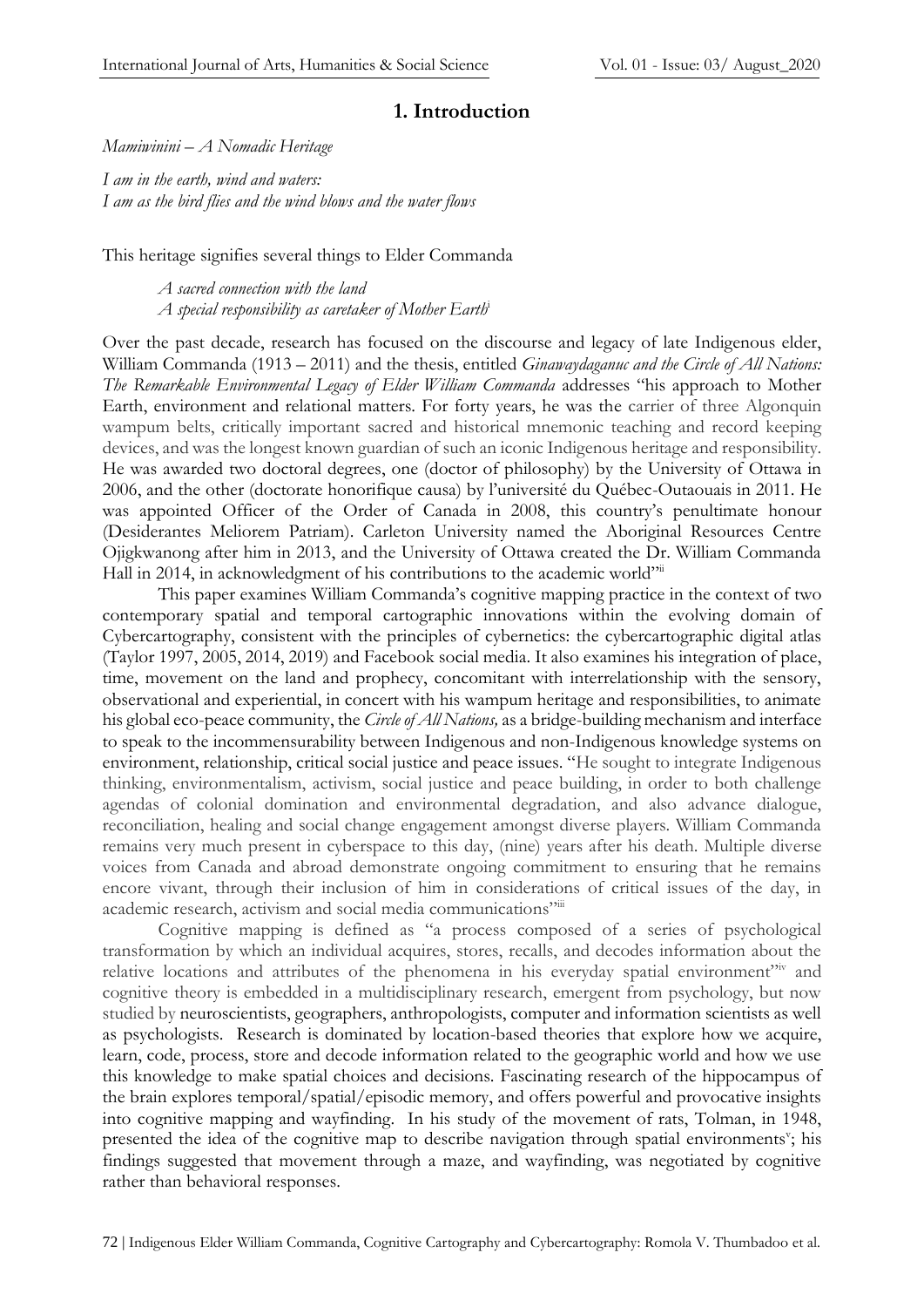However, contemporary cognitive cartography is reductionist and normative in character and leans almost exclusively on so called "hard" Western science. We suggest that the dominant approach has much to learn from an Indigenous lens on the topic, which the Commanda example provides.

Indigenous thinking insists that geographical acuity requires the intersection and integration of cosmic, temporal and spatial knowledge, that this is emergent from an integration of four primary learning spheres of human beings, the emotional, physical, spiritual and mental, and further, asserts also that this trajectory to scientific knowledge is of critical importance in these times of dramatic earth and climate change. Thus, many believe that they bring a whole new dimension to research into cognitive mapping. Consequently, while drawing insight from emerging brain and neurological research, this paper is more focussed on implications of the spatial, temporal environmental and social justice priorities of William Commanda, as contributing to an understanding of his cognitive mapping practice and intention.

This is of tremendous importance in the context also of his *Circle of All Nations* work; here we are interested in an number of issues: the nature of the discourse and his continued directional influence upon it; issues of individuality and individualism in social dynamics; the nature and implications institutional, behavioural, conforming practice; and the capacity for cognitive reflexivity. It is conjectured that William Commanda's life time of movement, as body in constant motion, (quite different from the realities of many Indigenous peoples confined to reserves or reservations, or with limited opportunity to move or occupy space in rural and urban settings marked with systemic and overt racism in colonized lands), supported him in his retention of the wayfinding and problem solving capacity of his nomadic ancestors who cognitively mapped the entire continent of North America. Thus our interest in this topic relates to both his cognitive spatial mapping as well as his mapping of conceptual thinking for a huge diversity of people now occupying the continent, in order to align them to a multidimensional Law of Nature cognitive map and to contribute to both knowledge and knowledge generation.

While Indigenous knowledge is frequently relegated to the category of traditional or local knowledge, we argue that it is fundamentally scientific: as Reyes discusses in "Cybercartography from a Modeling Perspective<sup>vi</sup>" (Reyes 2005), maps are visual models of the geographical landscape where a geometrical language has been used for centuries to represent geospatial information; referencing Lobachevsky who in 1829 demonstrated that the Euclidean axiomatic geometry could only be established by observation, not by reasoning, she affirms Russell's associated statement that geometry is an "empirical science base on observations"vii and concludes that "Once knowledge is formalized in either mathematical or other terms, a reader might deduce wrongly that the frameworks have emanated from pure reasoning processes, rather than from empirical observations<sup>viii</sup><sup>7</sup> (Reyes 2005).

The Commanda thesis articulates this vein of thinking: "It is interesting to note that in Germanic languages, science means literally, to create knowledge. In *Making Social Science Matter*, Flyvbjerg notes that the formal generalization with western scientific research is only one of many ways people create and accumulate knowledge <sup>ix</sup>(Flyvbjerg 2011). There are also the approaches that inform Indigenous ways of knowing. They include, for example, the experiential and empirical, the individual and collective process of observation, knowledge accumulation, collaboration and confirmation, and the ceremonial and relational, all consistent with the Laws of Nature. Since such knowledge was wrestled by William Commanda's ancestors from the harsh and changing conditions of Wisconsin glacial retreat, and critical to life and survival, it was meticulous, Indigenous Law of Nature science. However, the thinking, ontologies and epistemologies of Indigenous peoples on environment and related issues have not been effectively integrated into the academic discourse on these topics. Despite rhetoric to the contrary, Indigenous thinking exists largely outside the current dominant discourse for a number of reasons, including because of the complex semantics and interplay of language, symbols, dream and logic<sup>x</sup>.

Equating the spiritual dimension with religion, as Europe moved out of the Dark Ages and into the Renaissance and then Age of Scientific Rationalism and existentialism and reductionism, engaged also in its global colonizing enterprise, western knowledge streams dismissed the knowledge acquisition practices of Indigenous Peoples, including the foundational knowledge of the wampum heritage of the peoples of the Eastern Seaboard (not to be confused with later colonial appropriation and reconfiguration or reconstitution of the same to serve land negotiations or expropriations in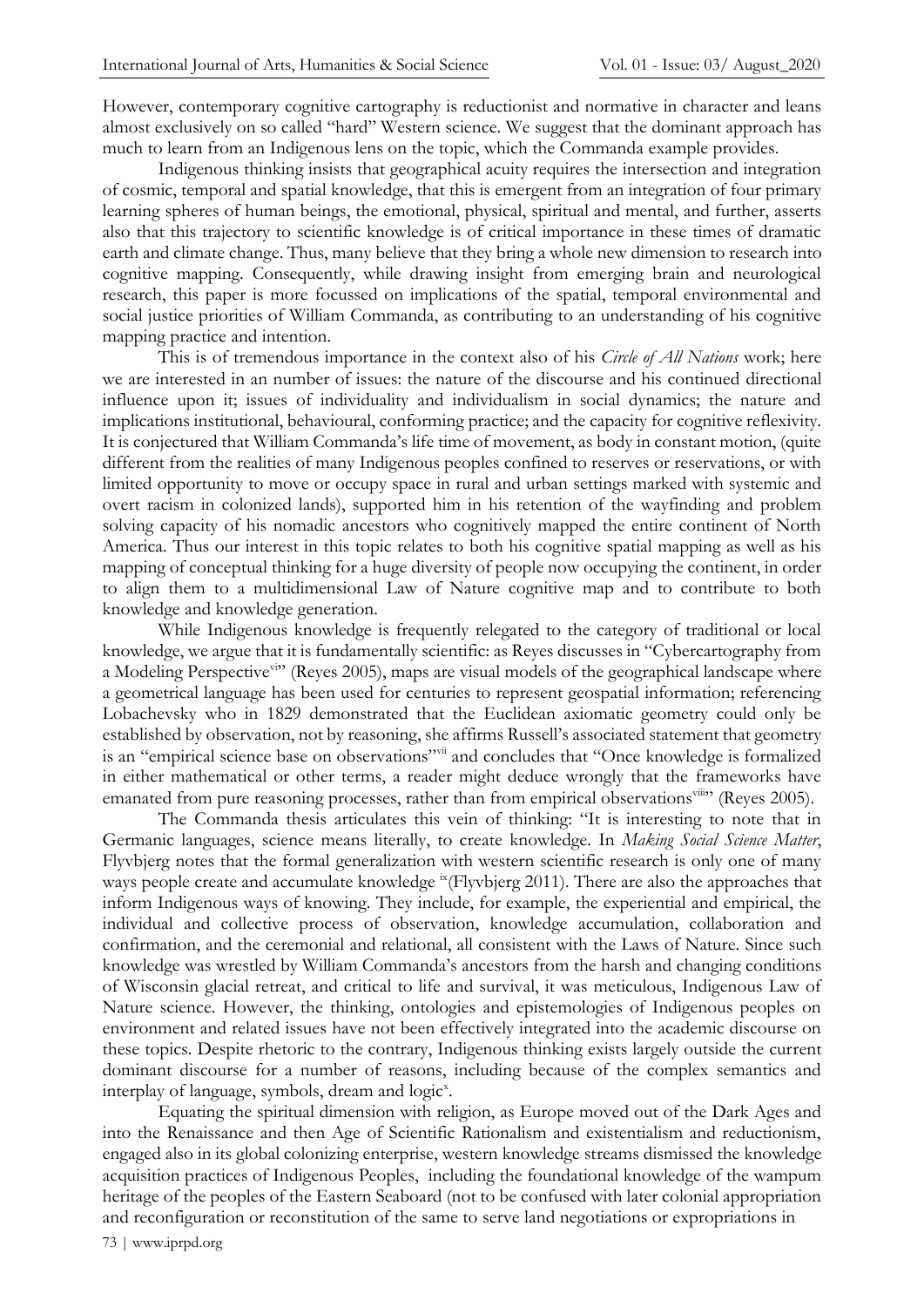North American), and complex ceremonial practices and communication technologies were forcibly obliterated or dismissed.

This paper explores implications of Indigenous cosmo-geographical elements of cosmic orientation, ceremonial research and reflexivity, motion and oral storytelling in the cognitive mapping practice of William Commanda, and its potential relevance in times of unprecedented and fast shifting extreme weather, climate change, environmental degradation and crisis, now compounded by the Coronavirus 19 global pandemic, and racism, violence, challenge of institutions and civil unrest, across his homeland and beyond.

# **2. William Commanda and a few Conceptual Cognitive Configurations**

Cognition is commonly understood as the mental action or process of acquiring knowledge through thought, experience or the senses; it includes attentional, memory, comprehension, judgement, evaluation, reasoning, problems solving and decision-making intellectual functions, use existing knowledge and generating new knowledge, and each of the subsets noted are under intense investigation in a number of disciplines. William Commanda unambiguously identified himself as child of *Mother Earth*; he was also *Mamiwiniwi,* and this relational interface informed his (w)holistic and integrated thinking at every turn. Entrenchment as human animal transforms the playing field, says Ian McCallum, who introduces this dimension of thought into philosophical contemplations, following his immersion into the lives of the San Indigenous Peoples of Southern Africa, and who positioned his findings as ecological intelligence (McCallum, 2008)<sup>xi</sup>. This orientation challenges European notions of religiously inspired dominion over earth.

#### **2.1 Ceremony as Reflexive Research into Cosmo-Geography**

In *Research is Ceremony: Indigenous Research Methods* xii(Wilson, 2008), Shawn Wilson discusses relationality, respect, ceremony, reciprocity and storytelling and Indigenous research paradigms. We reframe the title of his book to *ceremony is research* to approximate William Commanda's approach; in a fundamental way, this constituted one critical component of his cognitive mapping practice. It is the zone of deep reflection, reflexivity and learning. Ceremonial practices were grounded entirely in the laws of nature and cosmo-geography. The Algonquian language reflected the cosmic locational and temporal orientation and prioritization as follows:

With respect to time, the three primary cosmic bodies, Moon, Sun and Earth are named as time markers in Algonquin and their names reveal the profound temporal knowledge of the people from ancient times. William Ccmmand's Algonquin word for Moon is *Tibi Kizis*; Sun is Kitchi *Tibi Kizis*. Moon demonstrates the smaller monthly time cycles in her being, thirteen of which constitute the big time cycle. Sun controls the big yearly time cycle. Sun takes identity from Moon and is the Big Moon. It is Moon's magnetic connection with Earth that renders interconnection with cosmic most significant, and it also informs the twentyfour hour time cycle. Earth manages the twenty-four hour cycle; Night was *Tibikut*, and Day, *Kijikut*. There are further refinements in the temporal knowledge, which simultaneously demonstrates cosmic spatial knowledge. For example, in the vast sea of stars, *Enogosuk*, some are the winter stars, *Adawomok*, only visible during specific months of the year. William Commanda's own name is linked with the planet, and reveals the ancient knowledge of the differences between planets and stars.

 Likewise, constellations were studied, named and embedded in legends. The naming of the continent Turtle Island is a semiotic attestation of both spatial/temporal knowledge and of the relational associations of Turtle and Moon. As noted, Turtle is a powerful symbol that most tribes across North America use to associate with their homeland, and the image is included in rock art across the continent. Turtle's shell markings align relationally with the traditional Algonquin calendar of thirteen Moon cycles each year, and approximates the days of a moon cycle. Moon's magnetic powers impact Earth's magnetic core, the force of gravity, tidal movement, spawning of fish, plant growth cycles, and the migrational cycles of many creatures, including the Turtle. For a people whose lives were charted by water,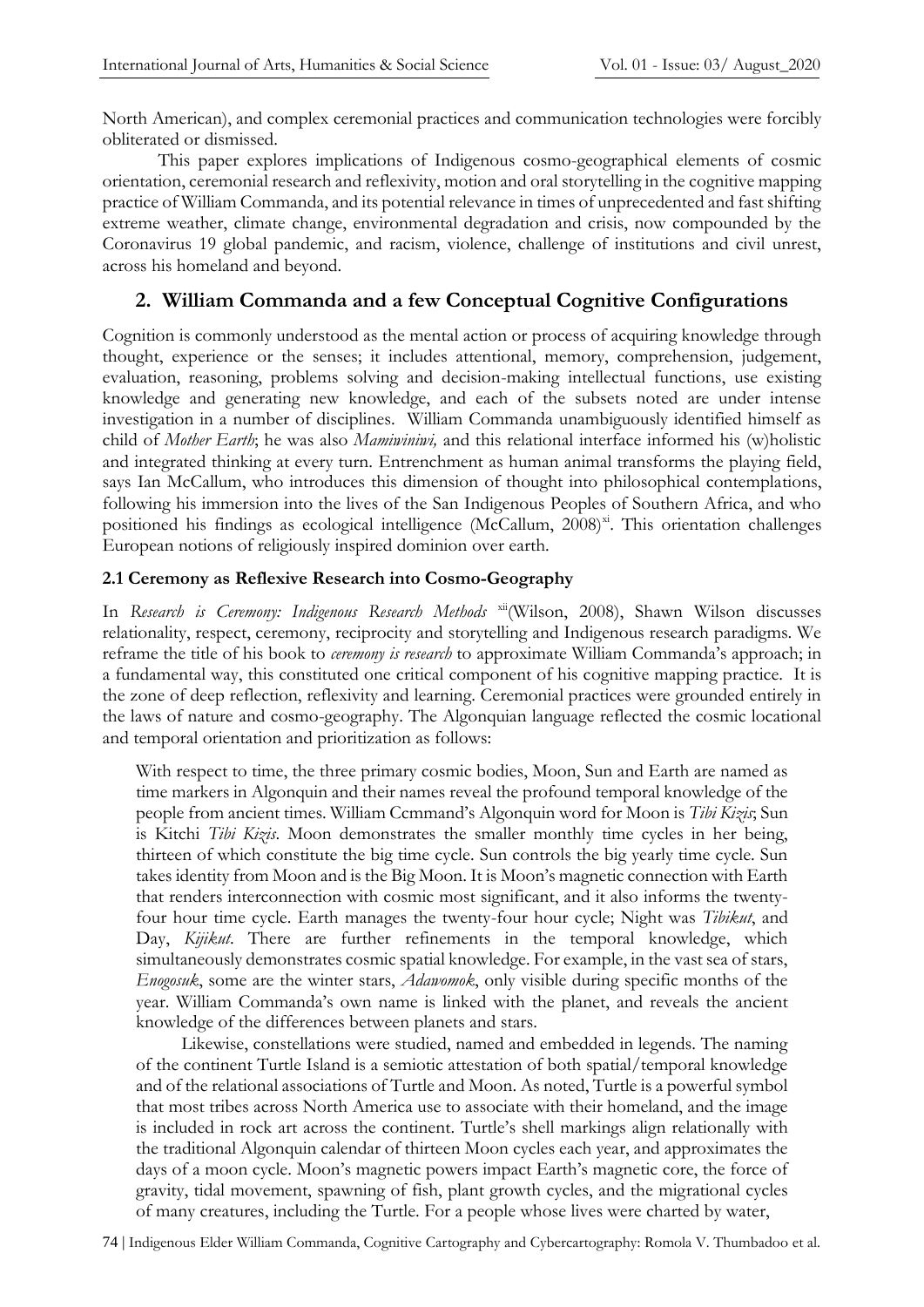from the time of the retreat of the Wisconsin glacier and the formation of the Great Lakes and rivers, the Moon was a most significant cosmic entity xiii.

The sacred axis iterated the core spatial and temporal tenets of geography as articulated and evidenced in the earliest of human spatial/temporal mapping artifacts from around the worldxiv (Laffon, 2010).

Without delving into the details of any particular ceremonial practice, it is clear that the cosmic bodies, solstice, equinox and eclipse, meteor showers, cardinal directions of east, south, west and north, key elements of fire, earth, water and wind, rock formation, plant and animal life, the seen and unseen elemental energies, are embedded in a deep relational knowledge web, articulated by William Commanda as *Ginawadaganuc – all is connected* and it was this foundation of life that was studied intensively. This focus, integrating time consciousness, drew in energies of ancestral bodies and future generations in the deliberations of people, both individually and collectively. The conceptual medicine wheel permitted varying degrees of access to such vast bodies of knowledge, and it demanded deep engagement of the emotional, physical, spiritual and mental. The knowledge and wisdom generation process was not doctrinal but experiential, motional and ephemeral.

It was also mathematical and numerical, and this is revealed in the knowledge of the Laws of Nature of William Commanda's father Alonzo Commanda, described, with good reason, as *The Best Guide in the World* by writer John Durant in the December 23, 1944 The Saturday Evening Post article<sup>xy</sup>. Respect for his knowledge deepened for his son one January, when in the mid-winter cold, his father told him that if he had any cut wood in the bush, he should move it out, because the area would be flooded on February 24 (that would have constituted a very early spring thaw). To the day, his father was right. That precision of the prediction gave Willliam Commanda great pause for reflection on his father's knowledge.

Others reflected on his knowledge more recently. The 2017 flooding throughout the Ottawa River Watershed immediately brought Grandpa Alonzo Commanda's prediction about the notable 1974 floods of the Gatineau River in Quebec to the minds of William Commanda's son-in-law, Tommy Dewache, and his daughter, Evelyn Commanda Dewache, and Grandpa Alonzo's granddaughter Daisy Mary Commanda Jacko, separately (Personal Conversations, Spring 2017). In the fall, he had said, next June, the lake will be flooded and you will be going around in canoe. He died in March. In June, the historical 1974 flood came. William Commanda's own log cabin meeting house was swept away and he did in fact canoe where his home now stands. It is interesting that the dams upstream had contributed to the flooding (somehow, Alonzo Commanda had also included their impact in his prediction). What are the implications of paying attention to this Indigenous way of understanding the Laws of Nature? The Government of Canada's website on Environment and Climate Change Canada notes the following: "The Gatineau River, a major tributary of the Ottawa, drains approximately 26,000 square kilometers of the Gatineau Hills lying north of Ottawa- Hull. It rises to an elevation of 490 meters above sea level and flows into the Ottawa River at Pointe-Gatineau. The river has been extensively developed for hydroelectric power and is also used in log driving operations. Between May 14 and July 2, 1974, the Gatineau River underwent its most serious flooding since the turn of the century"xvi

Cybercartography, integral theory and social cybernetics provide an interface for the exploration of Indigenous approaches. In their paper entitled, *Exploring the Concept of Cybercartography,* (2005) Eddy and Taylor examine Integral Theory, as developed by Ken Wilber, and its relevance to understanding information, generally presented as data, knowledge, facts and interpretations, to determine their relative influence in the cybercartographic process. Following their analysis of Wilber's holonic whole/part relational projection, they suggest further that Integral Theory presents as a transdisciplinary framework for synthesis across disciplines<sup>xvii</sup> (Taylor, 2005).

In addition, they note that information constitutes the content of the communications but it operates within a context that is ephemeral and is processed via an interface termed points of contact (Eddy 2002), Taylor (2003). Artifacts are created to extend function of communication, and, Eddy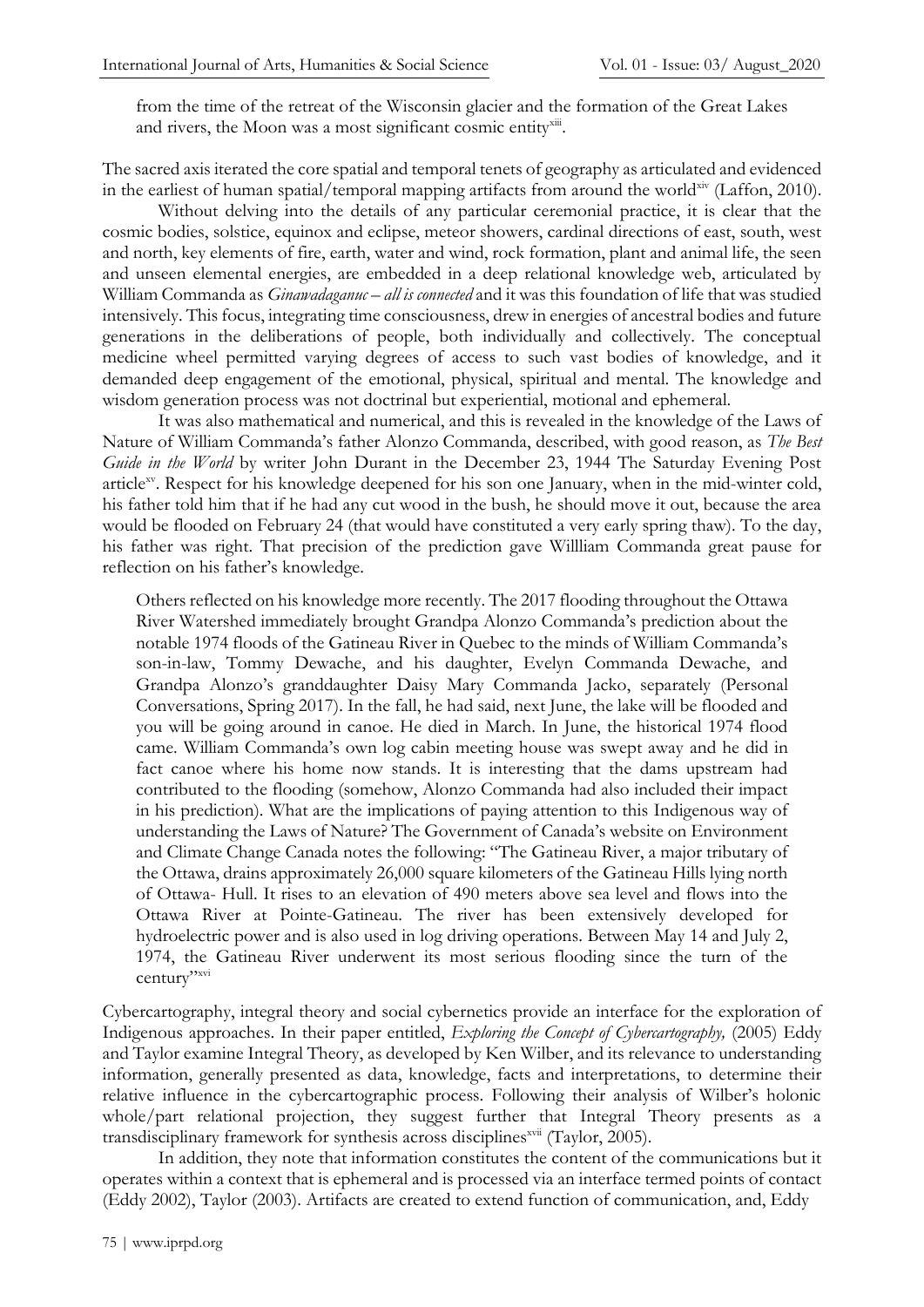and Taylor discuss further, information and communication media "from stone writings and pictures, development of languages as script, to books and libraries, to radio and television, to advanced computer network<sup>xviii</sup>" (Eddy and Taylor, 2000) serve as the material holonic artifacts of human information processing and communications. Today, the online world is fast becoming the global digital connections lifeline, and there is an explosion in creation of new holonic artifacts to facilitate communications.

We suggest that the ancient wampum and other communications technology, including cyber, employed by William Commanda constitute complex holonic artifacts; while his communications repertoire has not been extensively analysed yet, it clearly occupies a unique bridge building space in the contemporary global *Circle of All Nations* informal eco-peace community, and is identified as a profoundly influential cybernetic directive communications device of our times.

#### **2.2 Language, Orality, Semiotics, Storytelling and Pentimento**

William Commanda's understanding of land emerged from his orality and language emergent of his cosmic world. Language was critically important to him. Countless people have affirmed how seamlessly Algonquin, French and English languages were used by him and his wife in their daily communications. *Circle of All Nations* prepared a commemorative poster on his influence protection and preservation of Indigenous Language on the occasion of the United Nations 2019 Declaration on Indigenous Languages.

Algonquin is a land-based language, wherein, according to him in his analysis and articulation, the land itself, its sounds, its physical, geological and biological realities (rocks, stone, animal, plant and the elements) shaped and determined the evolution of the language. The generic language which emerged with the Algonquins of the Ottawa River Watershed was transmitted across the country by his nomadic ancestors, and he emphasized that there were 84 Algonquin Nations across North American that spoke dialects of the mother tongue. His Algonquin friend historian, researcher and writer, Evan Pritchard xix drew him a map of North America identifying these tribes on paper. William Commanda was raised on the ancient Algonquin language. While confined to French and English in his communications with others, he nonetheless performance-communicated his own much vaster understandings of truth and meaning to complement his words. The import of his words and other dimensions of communications warrant careful examination to grasp an understanding of the depth of his thoughts and by extension, this applies to the understanding of Indigenous peoples and their communication styles. He, however, was a virtuoso performer and as is still evidenced in social media, drew a diversity of people into his "web" of communications<sup>xx</sup>.

Language was one means of communication in William Commanda's discourse; but he employed many more. These were discussed in the Commanda thesis:

The actants in his discursive repertoire that typically accompanied all his public communications reveal an agency of force beyond the acknowledged material world. Generally drum song, reflective of the heartbeat of Mother Earth, alerted visible and invisible beings to the activity on hand, and drew the attention of all to the focal point: the doorway into the moment, place and experience. For William Commanda, after the energetic awakening of the drum, the formal ceremony commenced with a smudging ceremony. Here, one of the four sacred herbs, for him generally sage, was burned in a shell, and his feather used to fan the smoke around a person. This gesture of cleansing, protecting, balancing, healing and focusing was accompanied by words in Algonquin. For podium type meetings, he smudged a group from afar. But he generally preferred to have people assembled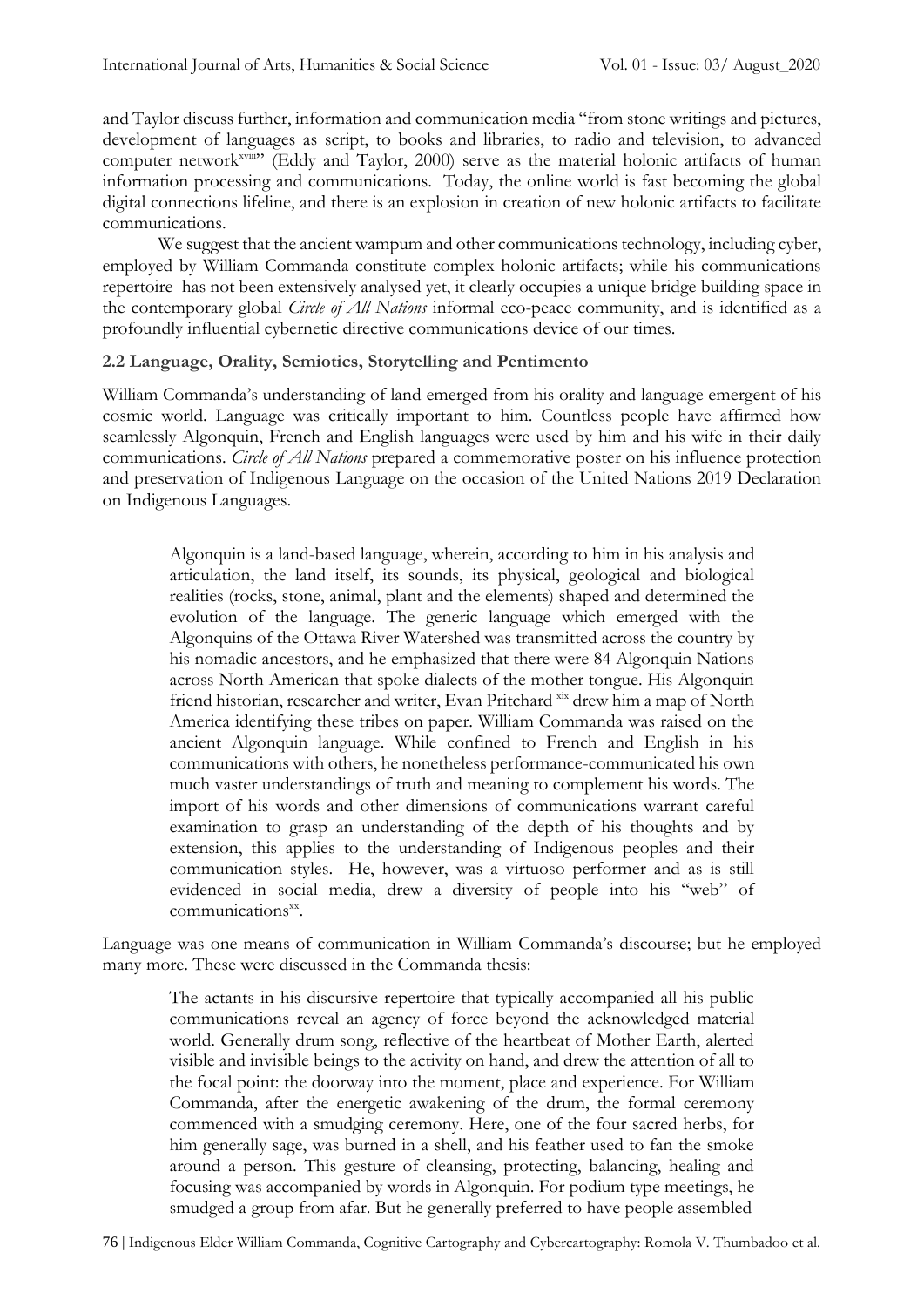in a circle, and he liked to have them turn around in a full circle, following the direction of the Sun (east to south to west to north: the heliocentric directional spatial measure). He thereby encompassed them in a circle of groundedness that also emanated temporal, cosmic and intangible connection in the smoke fanned into space by the mobility and temporality of the feather. As individuals drew the smoke to their eyes, ears, mouths and limbs, they were reminded to focus their senses on the matter at hand; thus, intangible, physical, mental and cosmic lines of communication were threaded together in this initial energetic threshold into the communications. This resonated for individuals and groups, irrespective of background, attesting to a reach to some common denominator in the psyche; I have witnessed the impact of William Commanda's smudging ceremony thousands of times with multiple audiences. In addition, there was dress, sometimes traditional and iconic, sometimes not, but always, distinctively WC's. In particular I note his use of his headbands, perhaps implying an authority from above or beyond, and rings, perhaps denoting energetic inter-connections<sup>xxi</sup>

A growing body of neurological and cognitive research aligns the storytelling trajectory with the evolution of the human being and suggests that the brain is hardwired to storytelling. (The research also suggests the brain is hardwired to movement).

Jamie Sams provides an Indigenous perspective on the importance of Storytelling in *Sacred Path Cards, The Discovery of Self Through Native Teachings* (1990), and we present the following statements to contextualize and accredit the Indigenous lens into storytelling, as articulated three decades ago. According to her,

"The Storytellers of Native America are the Guardians of our history and our Sacred Traditions. They ensure the future expansion our children will bring to the Earth by keeping our ancient knowledge alive … The Storytellers are the bridge to other times and ancient teachings … Medicine Stories are told and retold year after year to keep the teachings of the People alive. Every story has many meanings and relates to life in a multitude of ways. Each time a story is retold, the level of understanding grows and expands along with the maturity of the listener. The same events inside a story may be repeated many times in different ways to allow listeners to discern how the story applies to them. The Red People's way of thinking is very different from that of other races. We do not tell others what the true message is in our Medicine Stories but rather allow people to use their individual gifts of intuition and observation to discern what the true meaning is for them… (Further, she adds) Memory is a special part of our Native American Tradition. Since our histories are passed down orally, the remembering is an art. Every herb, plant, or flower used in healing must be remembered for future generations. Every dance, Ceremony, ritual, initiation, and teaching must be committed to memory. All Tribal Laws and prophecies must remain intact for future generations…Clans had historians who held the oral history of an area of expertise in their memory … A Medicine Story that was told in a timely manner could end arguments, change the course of a life, bring courage in hard times, or encourage the youngsters to take on new responsibilities… Many lives are influenced by another's story… The wisdom of the storyteller is part of the art of remembering. The Storyteller is associated with the idea of expansion on multiple levels and the encompassing of new ideas<sup>xxii</sup><sup>3</sup> (Sams 1990).

Bridging cultural divides is extremely challenging and crucially important in a globalized reality. One needs to be concise and succinct to express complexity, and sometimes it can be helpful to use one word to express that complexity and then to deconstruct it. Pentimento is an Italian word that refers to a visible trace of earlier paintings beneath a layer or layers of paint on a canvas. It is the reemergence an older image that has been painted over; the bottommost layers can retain energetic presence and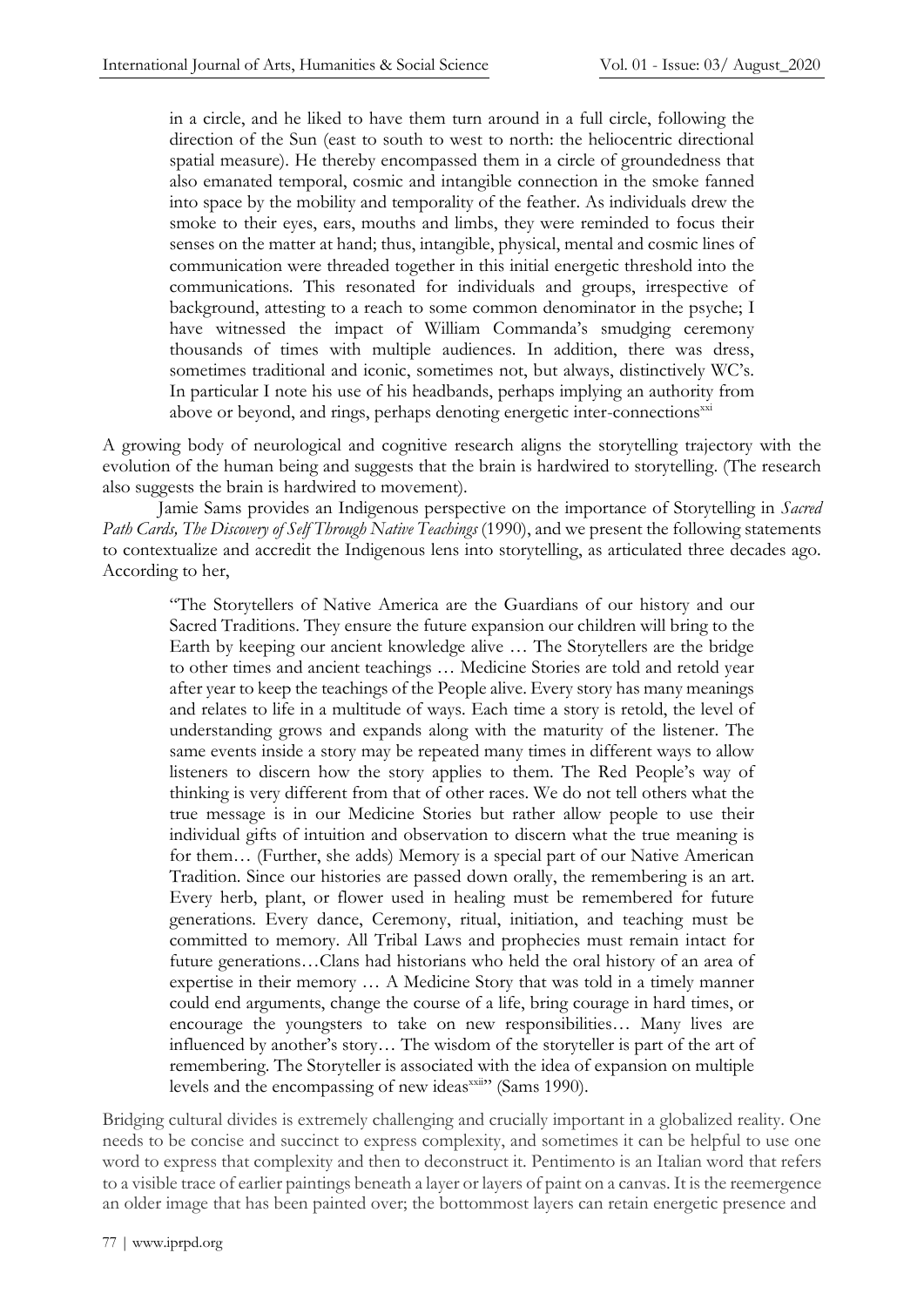agency comparable to the ones on top. An understanding of pentimento can contribute to an understanding of the vital presence of past in Indigenous oral knowledge structure and communications; this is an obvious challenge for many non-Indigenous thinkers. The pentimento idiom has been animated repeatedly in *Circle of All Nations* peace building workshops (and articulated, for example, as the FROG principle, in the book, *Learning from a Kindergarten Dropout*<sup>xxiii</sup> (Thumbadoo 2005). Thus, in pentimento fashion, for example, one can see a layering of colonization leading to land and resource depletion, to water contamination and to health crises, with each of the preceding actions still performing and exercising agency. At this point, suffice it to present the concept of pentimento as layered visualization of the four segmented components of the *Circle of All Nations* medicine wheel conceptual tool. Further, while each component complements and builds on the others, each also holds an integrity that can function autonomously. Systemic constellation work, another cognitive interest of William Commanda's, reveals resonance, reverberation, layering and relationship in zones or systems of difference or conflict; the origins of this works emerges with Zulu Indigenous roots. These ideas illustrate the nature of the cognitive thinking of people like William Commanda.

#### **2.3 Motion**

The root of the *cyber* concept allows us to argue that the mapping/journeying/steering motif begins with William Commanda's birth, and key trails emerged years before he became embedded in the modern cyber world. His birth name, *Ojigkwanong, Morning Star,* aligns him with the cosmic cycle of movement, differentiating planets from stars, and references the primacy of the sky world in the ancestral knowledge generation process; from Lac des Etoiles in Quebec, they studied the star creation factory of the Orion's Belt Constellation of the Milky Way spiral, and observed the Perseid meteor showers annually. Motional spatial understanding was determined by and emergent from the name of his people, *Mamiwinini,* and his identity was commensurate with the idea of map in motion; nomad is a limited and circumscribed translation of the word. These were the people who were in motion, and who moved with great regularity; motionality was inextricably intermeshed with the temporal. From cosmic, cyclical, spiralling orientation to identification of self as *Mamiwinini,* and to the iconic symbol of birch bark canoe, the inherent theme of movement is the life-breath of his discourse. His temporal and spatial embeddedness incorporated elemental and motional *Law of Nature*  knowledge. His performance mapping was integrated in and emergent from motion, orality and narrative. Thumbadoo recently showed William Commanda's eighty two year old niece, Mary Daisy Commanda Jacko, a map from his files of Commanda Lake, (now Papineau Labelle) home of their maternal ancestor Pinokwe Commanda in the 1700s. She immediately saw a body in motion in the image, and said Mamiwinini is running; of note too is the fact that William Commanda said to Thumbadoo that his name was *Nincommanda*, *he speaks for the others* (personal conversation, 2009); the image shows human emergent from land as water, and the motional and storytelling elements are integrated in identity.

Over the past two decades, over the course of countless journeys and constant and exposure to oral and written materials, research has confirmed the very sophisticated and contemporarily relevant nature of William Commanda's spatial and temporal knowledge and thinking. The speech of oral traditions is quite different from the spoken language of literary traditions, and multiple elements besides words constitute language and meaning; it is also motional and can follow many side roads in journeying to a point. He lived over the course of a century of tremendous transition from the industrial age to the information age, and his spatial understanding incorporated elements of environmental knowledge, journey and transformation of self and others on the land. In this sense, then, his mapping was not merely traditional with associations of primitive performance mapping; in fact it resembles and reflects the emergent mapping of Turnbull's understanding of the cyberworld<sup>xxiv</sup> (Turnbull 2007).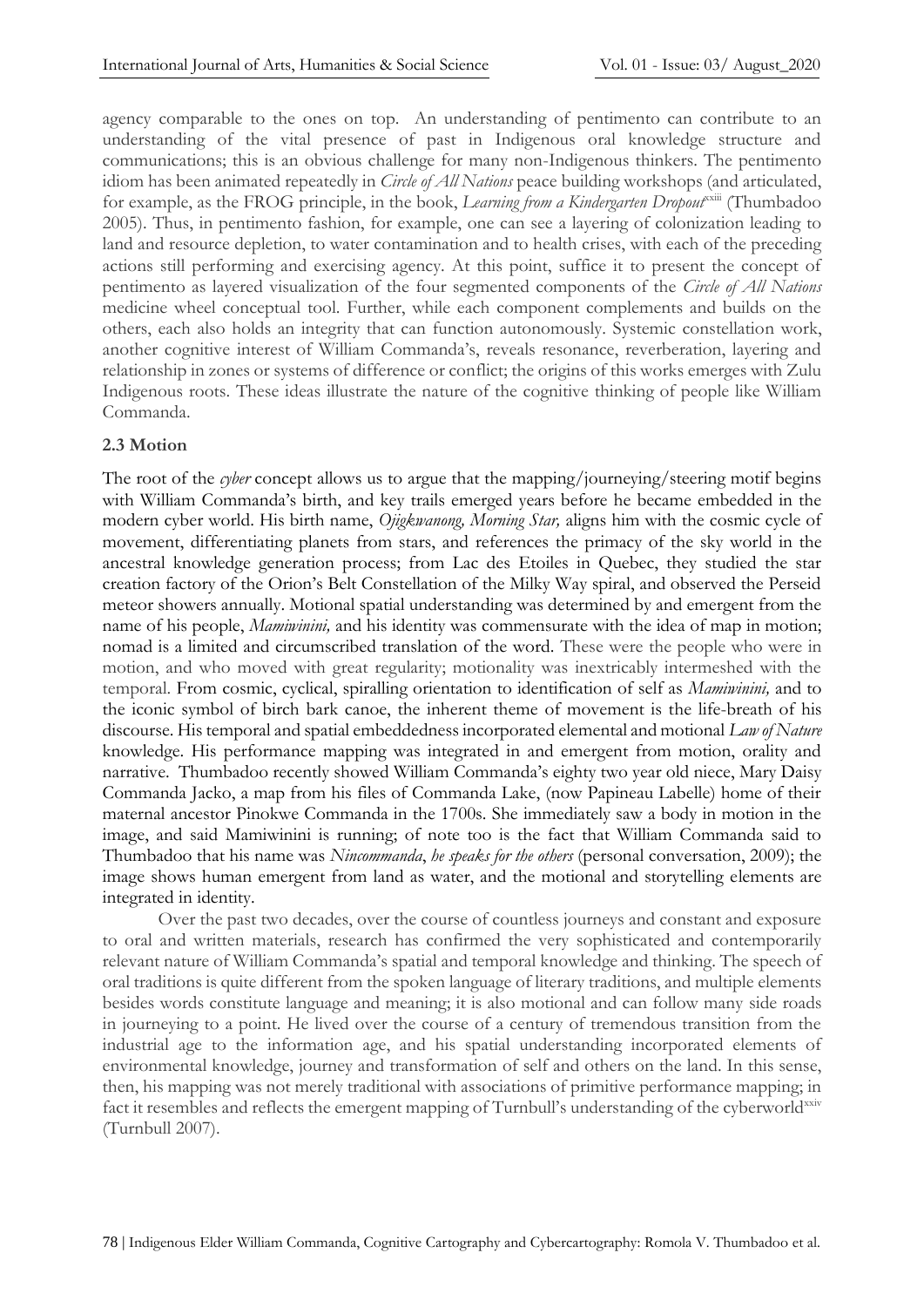Motional spatial understanding was determined by and emergent from the name of William Commanda's people, Mamiwinini, and his identity was commensurate with the idea of map in motion. Nomad is a limited translation of the word. William Commanda's temporal and spatial understanding incorporated elemental and motional Law of Nature knowledge. His performance mapping was embedded in and emergent from orality and narrative. William Commanda's storytelling mapping included his wampum heritage and the Seven Fires Prophecy. The migration motif of the prophecy resembles and articulates the epic and odesseyan. The prophecy traces the journey of his peoples over time and space, as charted in metaphor and physicality, and it also articulates connectivity at multiple levels, including with turtle shaped islands. This is consistent with Turnbull argument that "What nearly every culture seems to share, in one form or another, is the recognition and celebration of the hodological or topokinetic in their mythologies, ontologies or epistemologies, and especially in their stories, songs and maps. This commonality is based in the connectivity of trails – the creation of meaning through marking and linking<sup>xxv</sup>" (Turnbull 2007).

Our imagistic spatial/temporal explorations reveal parallels with key Indigenous words and ideas pertaining to cosmic, evolutionary, ancestral, bio-diverse, trickster (chance/uncertainty) and motional themes in the production of his Indigenous Law of Nature discourse. Knowledge creation was sensory, experiential, experimental, observational, collaborative, cognitive and generative, and emergent from time/space, movement, language and the Laws of Nature. A joke that William Commanda liked to share can serve to transition us to an analysis of the empirical in his discourse.The tourist asked the guide, do you know where we are? No, said the guide. Well, you are no good, said the tourist. Well, I am not lost! replied the guide<sup>xxvi</sup>.

### **2.4 Map Priests, Jessakids Shaman, Wampum, Prophecy and Syntropy**

Crampton posits Geographical Visualization as a questioning or sense-making activity, as compared to the Map Communication Model that is answer-delivering. He illustrates this point by drawing on the concept of cartography cubed: wherein traditional cartography emphasizes public use, low interactivity and revealing knowns, while visualization emphasizes private use, high interactivity and exploring unknowns<sup>xxvii</sup> (Crampton, 2009).

Following Crampton's discussion of the Map Communication Model, I note that in the context of doctrinal religions, the force-field out of which the map emerges is the ideological backdrop created by the god-cartographer; the god-cartographer authorizes the map-priest; the mappriest instructs the map-user; the map user will "get it" and be responsive depending on how well he is indoctrinated in the ideological force field; so who is the god-cartographer who creates the forcefield? Who is the map-priest who interprets the force-field? Considerations along these lines, while not located in the theory discussed, nonetheless preoccupied William Commanda. Consider, for example, that the biblical creation story does not reflect accurate knowledge of the evolution of the earth, and that it is only within the past century that science has come to gestimate the age of the earth with accuracy. The three dominant and related religions, Christianity (including Catholicism and its post 1500s reactionary off-shoots of Protestantism, Calvinism, Presbyterianism, Puritanism, Lutheranism etc.), Islam and Judaism, are doctrinal. The god-cartographer grants man dominion over earth and the map-priest interprets what this means to the map-users.

Eddy and Taylor reference Wilber's vision-logic concept to denote higher and deeper level cognitive capacities that transcend (and include) rationalism and modernity into postmodern forms of representation, discourse, epistemology, expression, and being. This philosophical concept combines mindfulness (the non-judgmental review of personal actions) and introspection (review of personal values and beliefs) as a means of attempting to comprehend and integrate the fullness of the mind and the universe. Vision-logic is deemed essentially translational and seen as emerging as the next wave of human consciousness. They conclude that "This creates opportunity for Cybercartography to advance itself as an important tool for this vision-logic capacity, as a means to help integrate, synthesis, visualize, and communicate very complex information in ways that go much beyond the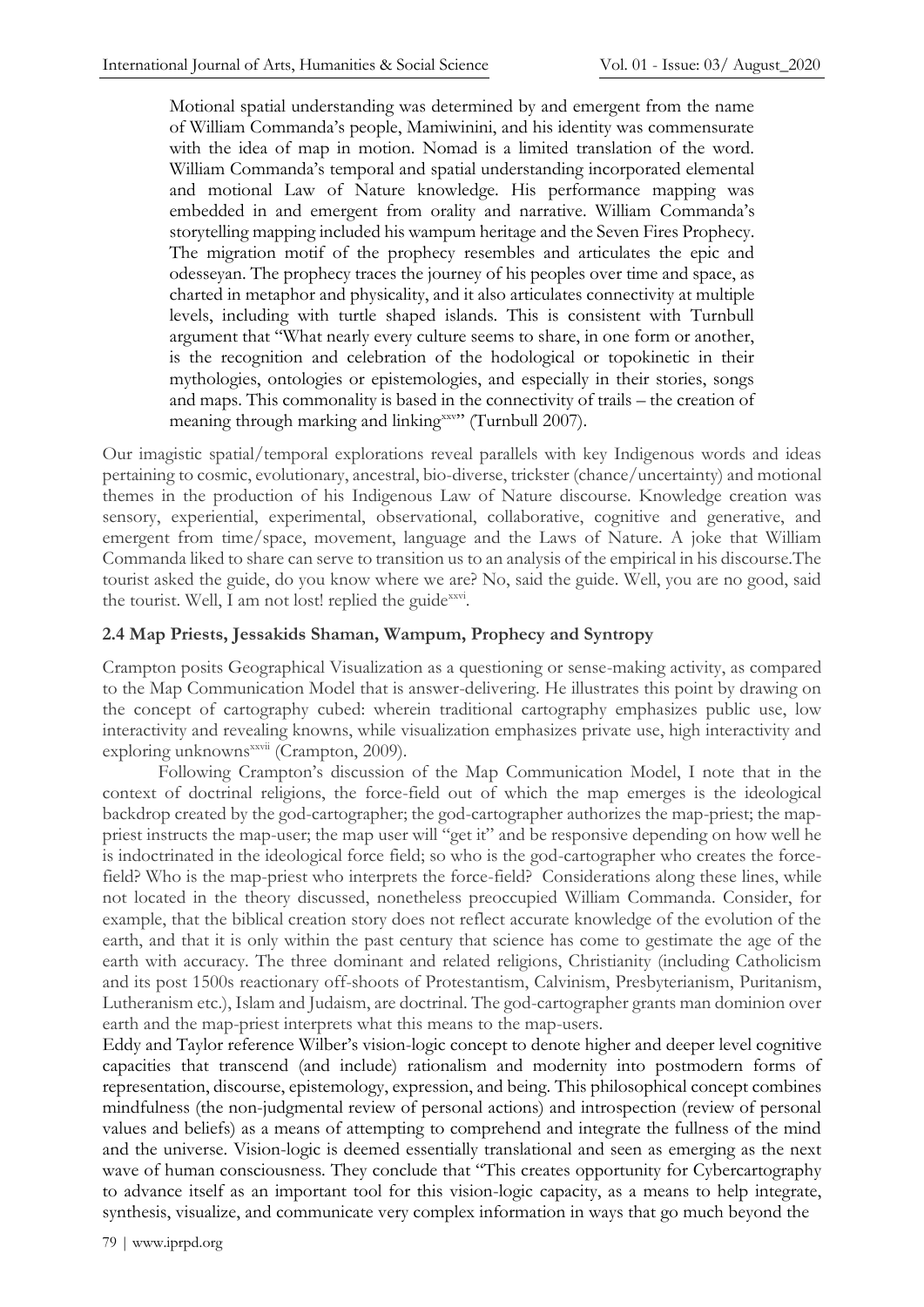conventional use of the geographic map, thereby giving maps and mapping a new level of application and meaning in the information era<sup>xviii</sup><sup></sup> (Eddy and Taylor, 2005).

In William Commanda's Indigenous world, the cosmic force-field was accessed directly by individuals and communities as cosmic beings themselves. Further, in addition to knowledge about Earth, as children of Mother Earth, they were deeply and organically committed to her protection and preservation. The Jessakids were the ancient Algonquin shaman researchers who left records of their reflections on the natural world in their rock etchings and paintings (petroglyphs and pictographs); they were amongst William Commanda's ancestors of the Ottawa River Watershed and influenced the thinking of both his maternal and paternal family lines directly.

William Commanda's wampum heritage constitutes an ancient epistemology (living oral learning and teaching processual mechanism) in the language of the Sacred Wampum Shell Belts, ancient spiritual/sacred artifacts and mnemonic devices reconciling the invisible/intangible and material, prophecy and history, the temporal and spatial. The wampum heritage of William Commanda and his ancestors of the eastern seaboard was of critical importance because it relayed associated and abstracted information about interrelatedness, borderlessness, permeability, reciprocity, balance, and prophecy. Such information was also accessed by other Indigenous peoples across the world.

A close examination of William Commanda's public practice, performance mapped at multiple levels, over the course of several decades, and more intensively over the past forty, reveals power generation via interaction with the unseen force. Here he asserts connection with the procreative, evolving, emergent, multidirectional and temporal dynamic. William Commanda became Keeper and Carrier of three sacred *wampum* belts of spiritual, historical and political significance in 1970, the Seven Fires Prophecy, Three Figure Welcoming and the Jay Treaty Border Crossing Belts. William Commanda is the last and longest known guardian of the ancient mnemonic *Wampum* prophetic oral storytelling and animative record keeping heritage of his *Mamiwinini/*Nomad Algonquian ancestors; he held the sacred *Wampum* Belts for 40 years. The following excerpt from the book, *Learning from a Kindergarten Dropout*, provides a contextual description:

From the earliest of times, William's ancestors along the eastern seaboard of North America created belts woven with beads made of the purple and white shells of the marine sea creatures. The word *wampum* emerges from the Algonquin word *wampumpeage* which described white shells and or strings of shells; its roots link also with the words *waban* and *wabanpaog*, referring to the dawn or the first light of the east, and the eastern people, the Algonquians. The belts that William carries are predominantly purple; the beads were made from the shell of the quahog. It is not clear how they fashioned the thousands of tiny beads before the age of industrialization, but it is well known that they created many beautiful belts that served as devices to record their stories, legends, prophecies and agreements. These served both as a living record of a commitment and also a means to recall the messages<sup>xxix</sup>.

The wampum belts were the mnemonic devices or memory awakeners, ideographic rather than phonetic. They complemented language and oral delivery in communications. Thus, it is suggested that Wampum was spirit text, only accessed and understood by certain people. It is interesting that the Seven Fires Prophecy itself warns about false prophets.

80 | Indigenous Elder William Commanda, Cognitive Cartography and Cybercartography: Romola V. Thumbadoo et al. His wampum heritage provides a conceptual lens into the structure of William Commanda's epistemological project, and, as discussed in the thesis, the trajectory of syntropy affirms the prophetic underpinnings and the motional generation of negentropy to counter entropy in a manner parallel to the law of life evident in water. In the language of syntropy, water absorbs syntropy from the quantum level and materializes it at the macro level, and that this critical law of the universe, the law of syntropy, a Law of Nature, can only be seen operational in the presence of water. It affirms retrocausality, the future to past cause of effects because it demonstrates life force energy in its complex, cohesive regenerative, organizing structure, quite different from the entropic, energetic dissipation of past to future, cause to effect, force of causality<sup>xxx</sup>. However, if one is alien to this life force of nature, how can one then be impacted by this enigmatic cybernetic feedback loop? Alerted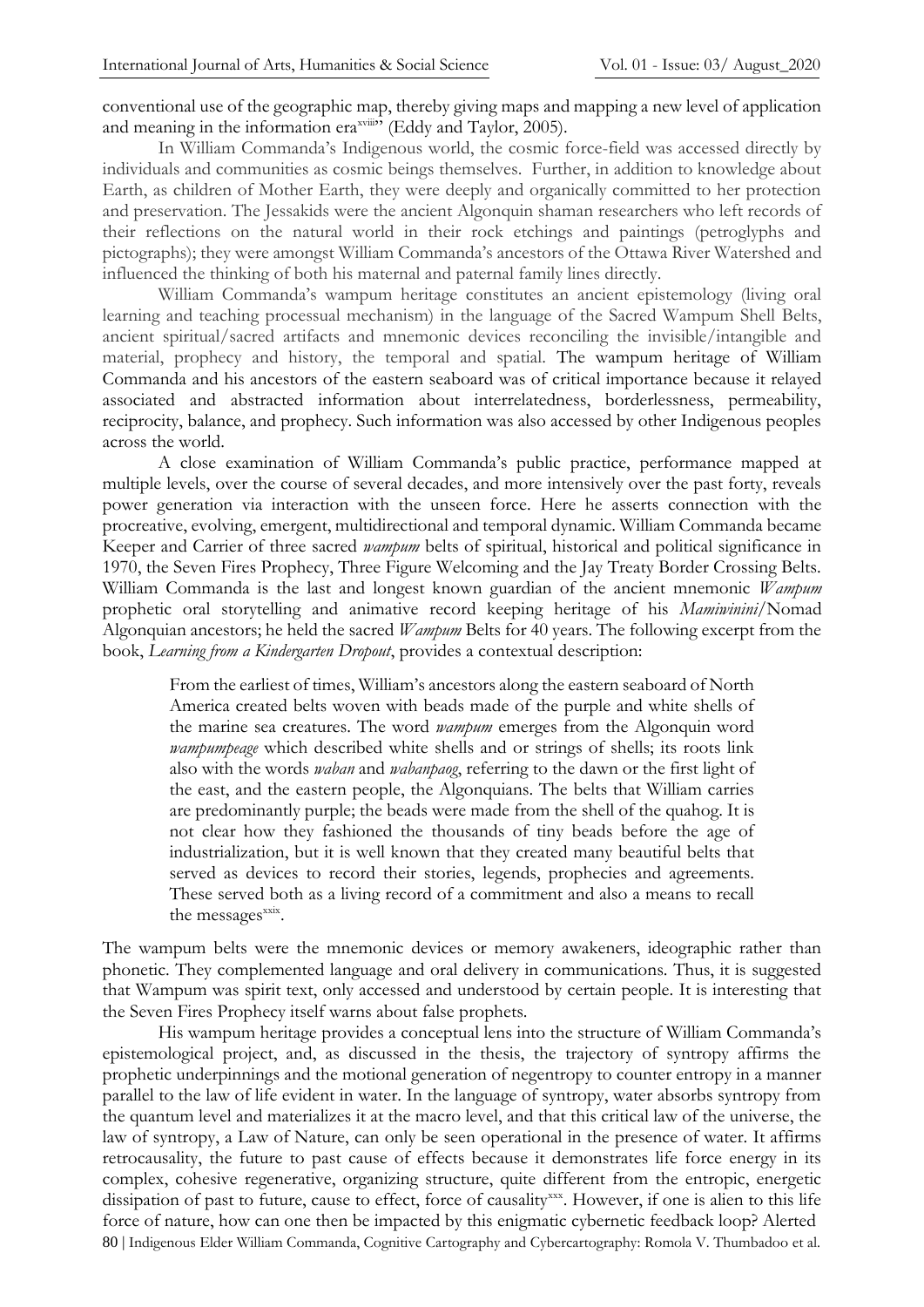by the Laws of Nature, articulated in wampum prophecy (what Zulu shaman, healer, writer artist and mapper, Credo Mutwa, described quite simply and brilliantly as early warning signals<sup>xxxi</sup>), William Commanda was believed by many people of diverse backgrounds to be the Carrier of the Seven Fires Prophecy at the time of the unfolding of the Seventh Fire because of the authenticity of his voice as prophet. Given the escalating global crisis on every turn, more and more people believe this to be so today.

# **3. Cybercartography, the Cybercartographic Digital Atlas, Cybernetics and Social Media**

#### **3.1 Cybercartography**

Cybercartography is one of the modern theoretical approach selected to examine the ongoing presence and relevance of William Commanda in knowledge generation in contemporary times. Cybercartography presents tools to explore the William Commanda cognitive mapping experience as a multi-dimensional/multileveled/multi-pronged, vibrant, cognitive and sensory interface, much more closely approximating the rhythms and rules of nature, as incorporated in the Indigenous animation of mapping. The cybercartographic digital atlas and the internet, and social media, in particular Facebook, constitute key technical and processual tools to interrogate William Commanda's timeless moccasin-telegraph performative mapping.

Fraser Taylor introduced the term Cybercartography at the 1997 International Cartographic conference in Stockholm<sup>xxxii</sup> (Taylor 1997) to describe the transformative innovations taking place in the field of cartography, stating Cybercartography will see cartography applied to a much wider range of topics than has traditionally been the case […]. It will also utilize an increasing range of telecommunications networks such as the Internet and the World Wide Web. It will be multidimensional cartography using multimedia formats and is more likely to be an integral part of an information package that a stand-alone product. Cybercartography will also be highly interactive and will engage the user in new ways. In organizational terms, it will see new partnerships being created between national mapping organizations, the private sector and educational institutions and the products of Cybercartography are likely to be compiled by individuals from very different disciplines and professional perspectives working together.

By 2003, he had articulated Cybercartography as "the organization, presentation, analysis and communication of spatially referenced information on a wide variety of topics of interest and use to society in an interactive, dynamic, multimedia, multi-sensory format with the use of multimedia and multimodal interfaces" xxxiii (Taylor 2003:404), with seven major elements: multimedia, using vision, hearing, touch and eventually smell and taste. Its use demands interactivity; online spaces are cyber spaces for a new kind of mapping, registering the shift from a publishing/presentation model in mapping to a participative/processual performative model, permitting multiple narratives. In 2014, *Developments in the Theory and Practice of Cybercartography,* (Taylor and Lauraiult, 2014) was published, inclusive of much new material in the field; the subtitle, *Applications and Indigenous Mapping* is and affirmation of the statement that (t)his volume is based largely on an entirely new practice developed since 2007 in cooperation with Indigenous Groups in Canada<sup>xxxiv</sup> (Taylor and Lauriault, 2014). Since that time both the theory and practice have evolved substantially, and much of this evolution has been the result of interactions with Indigenous communities.

In 2019, Cybercartography was redefined as "… a complex, holistic, user centred process which applies location-based technologies to the analysis of all types of topics of interest to society and the presentation of the results in innovative ways through cybercartographic atlases. A cybercartographic atlas is a metaphor for all kinds of qualitative and quantitative information linked by location and displayed in innovative, interactive multimodal and multisensory formats"xxxv (Taylor, 2019)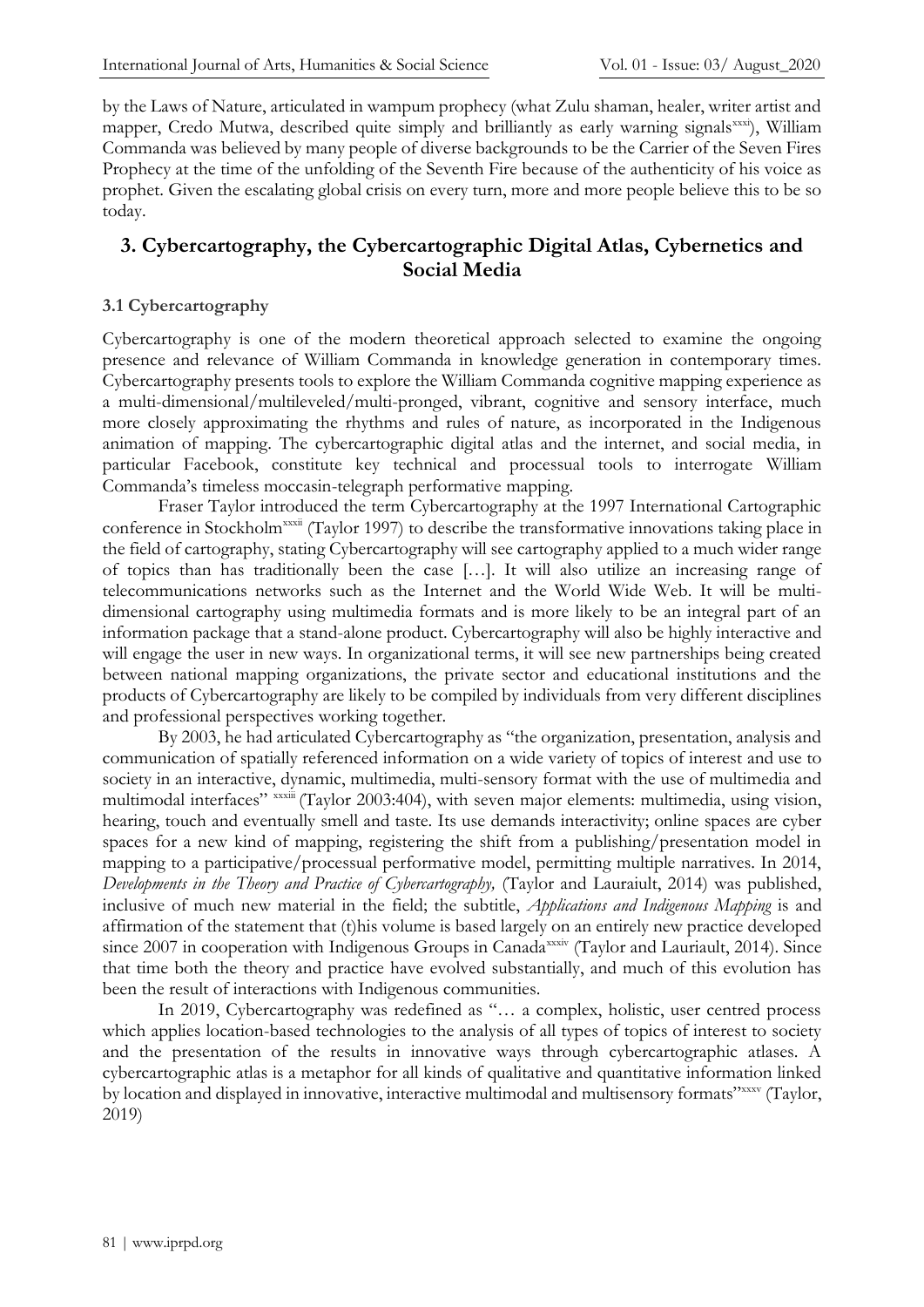#### **3.2 Cybercartographic Digital Atlas**

In the 2019 redefinition of Cybercartography<sup>xxxvi</sup>, Taylor argues that the process, by which Cybercartographic atlases are produced are equally, if not more important, than the products and he notes that this evolved as the result of giving Indigenous mappers real power in the creation of atlas; very different perspectives emerged as they decided what was to be included in the atlases and how to tell their own stories. He points out that while some may have viewed Cybercartography as one form of web based cartography inclusive of critical cartography, crowd sourcing and volunteered geographic information, in fact from the outset, it has not been primarily a technology-based approach. Quite different from Geographic Information Systems and Geospatial Science, where the drive in geomatics is reductionist and normative, with Cybercartography, at least half of the central ideas are non-technical; interaction with Indigenous thinking and Indigenous knowledge have taken these non-technical elements to new and important levels and these new directions have also led to new theoretical thinking. The interactive archival functions of the atlases are also important ones, especially when dealing with the knowledge of elders and other aspects of Indigenous knowledge that are in danger of loss or erosion, since preservation and on-going reflection and research are possible with the community controlled direct source data. Cybercartography is evolving as a sophisticated integration of theory, practice and technological development with a wide range of partners comprising Indigenous, communities, organizations, academic researchers, governments and private sector.

Although the formal definition of Cybercartography has changed, the six central ideas which underpin atlas creation are still relevant. These are:

- Individuals use all of their senses when observing what is around them. Cybercartography is exploring the use of all five senses and is now moving into affective issues to include emotion. In Indigenous mapping where storytelling is of central importance, sound, especially narration, is being widely used, as well as is music.
- Individuals have different learning preferences and prefer teaching and learning materials in different formats. Cybercartographic atlases provide the same information in multiple formats. For Indigenous mapping, narration has proven to be the format best suited to the informal learning process of transmission of information from the elders, which is of central importance. For formal education in a school setting, vision and text are more popular although selective use of narration is still important. Educational theory suggests that individuals learn best when they are actively rather than passively involved. Cybercartography engages and facilitates interaction. Cybercartographic atlases include a wide variety of representations of Indigenous community life, including art, music, place names, photographs, videos, ceremony, and socioeconomic and cultural activities, both past and present. Special attentions is given to the design of user interfaces to facilitate interaction.
- The social media revolution has given people the power to create their own maps and narratives. The Nunaliit cybercartographic atlas framework is a data management framework that allows Indigenous communities to enter the information they consider important from a community perspective, which is often quite different from that which outsiders would consider important. The framework is open source, provides a built-in meta data structure for the information and does not require special knowledge to enter the information. After a few hours training, community members can learn how to do this. Mastering Nunaliit is no more difficult than using the ubiquitous smart phones now common in Indigenous communities, especially with youth.
- Many topics of interest to society are complex, and the same set of "facts" on issues of interest to Indigenous communities such as environmental change and the health of species such as fish or caribou are open to a number of interpretations. Cybercartography allows the presentation of different ontologies and narratives on the same topics without privileging one over the other. Indigenous communities want their knowledge and experiences to be treated as equally important to that of western science, and Cybercartography allows this to happen. Traditionally, the map was an authoritative source of information, and what was mapped and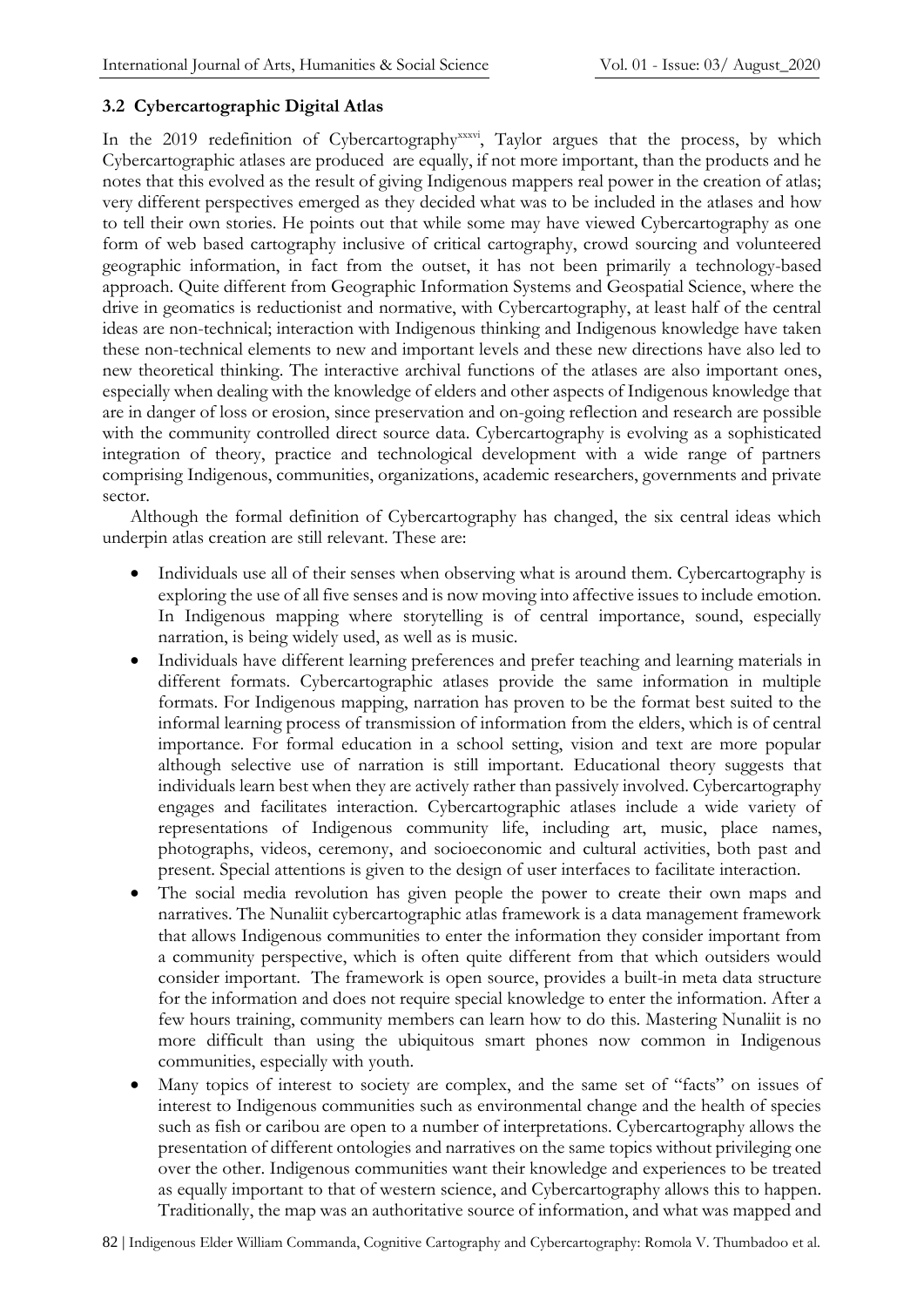how that was represented lay in the hands of those producing the maps who were almost without exception from outside the community.

- As the above comment suggests, traditional cartography was supply driven. National mapping agencies supplied definitive and authoritative maps which decision makers and others used. Technological change has more recently allowed a demand approach. Cybercartography takes this one step further and empowers individuals and communities to create their own maps, including the choice of what to map or not map. Cybercartography is democratizing mapping in new ways. Indigenous peoples, until recently, have often been largely "invisible" on maps or have been represented by others. Cybercartography gives voice to Indigenous peoples and other community groups both literally and metaphorically<sup>xxxvii</sup>
- The Cybercartographic digital atlas provides innovative technology for the place and space based presentation and examination of the multifacted Commanda discourse, both the elements generated over the course of 98 years, and then their ongoing presence since his death in 2011, in particular his assertion of intangible, sacred relationship with land in his *Circle of All Nations* Asinabka/Sacred Chaudiere Site Legacy Vision, documented in detail in the archival repository in his website [www.asinabka.com;](http://www.asinabka.com/) here the specific approach involves a time-based lens scrutinizing aspects of his work. However, the digital atlas projects interactive multimedia dynamism with the locational storytelling nature of the archiving.

#### **3.3 Cybernetics**

While *cyber* is a word associated with a new phenomenon, the internet, it is actually derived of the ancient Greek roots of *I steer, drive, guide, act as a pilot*, implying being good at steering, being a good pilot, linked with notion of governing that Plato introduced in his discussions of the art of science and rearticulated in the 1830s with the French cybernétique as *the art of governing*.

In 1948 Norbert Wiener associated *cybernetics* with systems comprising structure, constraints and possibilities; these incorporate a closed signaling loop, originally referred to as a circular causal relationship, where action within the system generates change in its environment and that change is reflected in the system in some manner (feedback) that triggers a system change. Such feedback was as important for machines as people. It is this reflexivity and reiteration that is evident in both Indigenous petroglyphs, pictographs and stone tables, as in the cognitive mapping practice and wampum storytelling of William Commanda, as he engaged and integrated message, messenger, information, communications, listener and semiotic and actant elements in his *cyber* discourse. Norbert Wiener also anticipated the modern use of the word *cyber*, when, in 1950, he stated that "Society can only be understood through a study of the messages and communication facilities which belong to it; and that in the future development of these messages and communications facilities, messages between mand and machines, between machines and man, and between machine and machine, are destined to play an ever increasing part (1950:25)<sup>xxxviii</sup>. Wiener noted further that communications and language are inseparable, and the relevance of language issues in cybernetics are not only for people or living creatures but also for communication between human and machines or among machines themselves.

Carmen Reyes discusses geo cybernetics in the context of cybercartography (Reyes in *Cybercartography: Theory and Practice* Taylor Ed. 2005); cybernetics is relevant to mechanical, physical, biological, cognitive, and social systems. This is consistent with the pentimento concept and the entropic/syntropic/negentropic and systemic themes associated with William Commanda's *Law of Nature/Wampum* agency and *Ginawaydaganuc* multi-dimensional relationality (Thumbadoo), and provide the theoretic framework to support examination of his work and thinking.

#### **3.4 Social Media**

In addition to his own organization of conferences and events to share his messages, William Commanda travelled globally extensively throughout his life, and with growing urgency towards the end of his life, to register his concerns and warnings about the looming environmental crisis. Social media has also been used extensively to animate the Commanda discourse. From the time of the creation of his first website in 2000 and the *Circle of All Nations* on-line blog posts, he has been known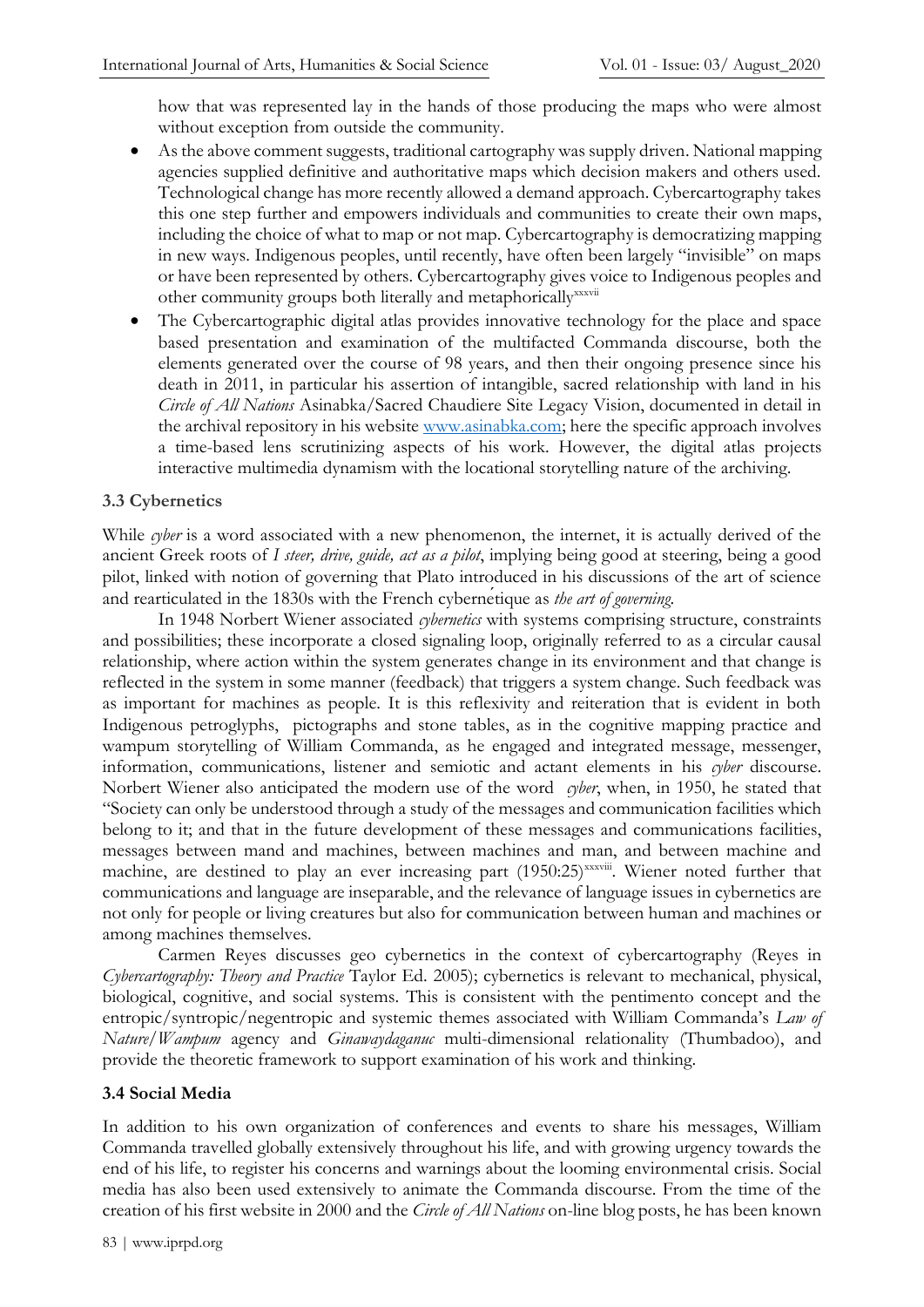as the dot.com techno elder, and from 2009, he was part of the emerging Facebook world. Since his death, and in the absence of the continuation of his land-based gatherings to build relationship and community, *Circle of All Nations* maintains several Facebook pages to inform the public of his environmental and peace building passions. It also hosts regular events aligned with cosmic cycles of the solstices and equinoxes. These activities are designed to reach a diversity of people, attract new people, profile co-created efforts, and articulate the relational priorities and potential of the *Circle of All Nations*.

The following ideas were presented in his thesis in 2017: this *cyber* domain permits a new means to scrutinize the ongoing relevance of the Commanda approach to art and creativity and the spiritual dimension, environment, peace and related social justice matters, and his teaching and knowledge sharing and knowledge generating capacity through exploration of:

a) land based language and symbolic imagery (petroglyphs, pictographs, canoe motifs, as well as contemporary contributions of his *Circle of All Nations* community);

b) William Commanda's use of the *Circle of All Nations* as a zone of encounter and permeability to address incommensurability and facilitate respectful dialogue on challenging matters of contemporary importance;

c) photographic reflection on the intangible yet compelling voice of space and place,

giving Laws of Nature their esoteric presence in academic study; and

d) animated and constant contemporary social media engagement with William Commanda and his ideas<sup>xxxix</sup>

Much has happened since then that confirms that William Commanda and the *Circle of All Nation* remain a live presence in social media, with significant memories, photographs, videos or report having the capacity to draw responses from hundreds or thousands of people, and via the technology, reach many others.

However, the current global Coronavirus 19 crises has extended its capacity, potential and reach tremendously in both dynamic and archival ways, and new outreach involving agency and deliberated outreach has included an informal but focused educational component. The cybernetic steering elements of his discourse and legacy are visible here and will be examined in the outcomes segment of the paper.

#### **4. Cognitive Cartography and Syntropic Animation: We Make the Road By Walking It**

William Commanda travelled widely across the continent and globe, visited and named sacred sites, and this work, together with an exploration of his canoe heritage as master builder, will be the subject of a more intense study of his cognitive mapping discourse, which will complement this paper. At this point, we conclude the paper with an outline of recent work as evidentiary data reach of his cognitive mapping practice and strategy. Just once, he stated to Thumbadoo, *I master mind the work I*  (personal conversation).

Since the death of William Commanda in 2001, there have been many activities commemorating his work and legacy, and he is also increasingly the subject of academic research. He also remains a significant presence in the *cyber* world. A brief outline of key *cyber* mapping activities of spatial and temporal significance is presented below as preliminary evidence of the on-going effectiveness of his singular cognitive mapping practice; in this regard, it is important to remember that this is the work of one Indigenous man and a very small unfunded team.

1. William Commanda was a central website presence in the International Anthropology Conference hosted by Canadian Anthropology Society and International Union of Anthropological and Ethnological Sciences at the University of Ottawa in May 2017 (http://nomadit.co.uk/cascaiuaes2017/en/index). Representatives from both University of Ottawa and Carleton University participated in the organization of the conference, convened under the leadership of Professor Scott Simon, who had visited William Commanda and participated in a few

84 | Indigenous Elder William Commanda, Cognitive Cartography and Cybercartography: Romola V. Thumbadoo et al.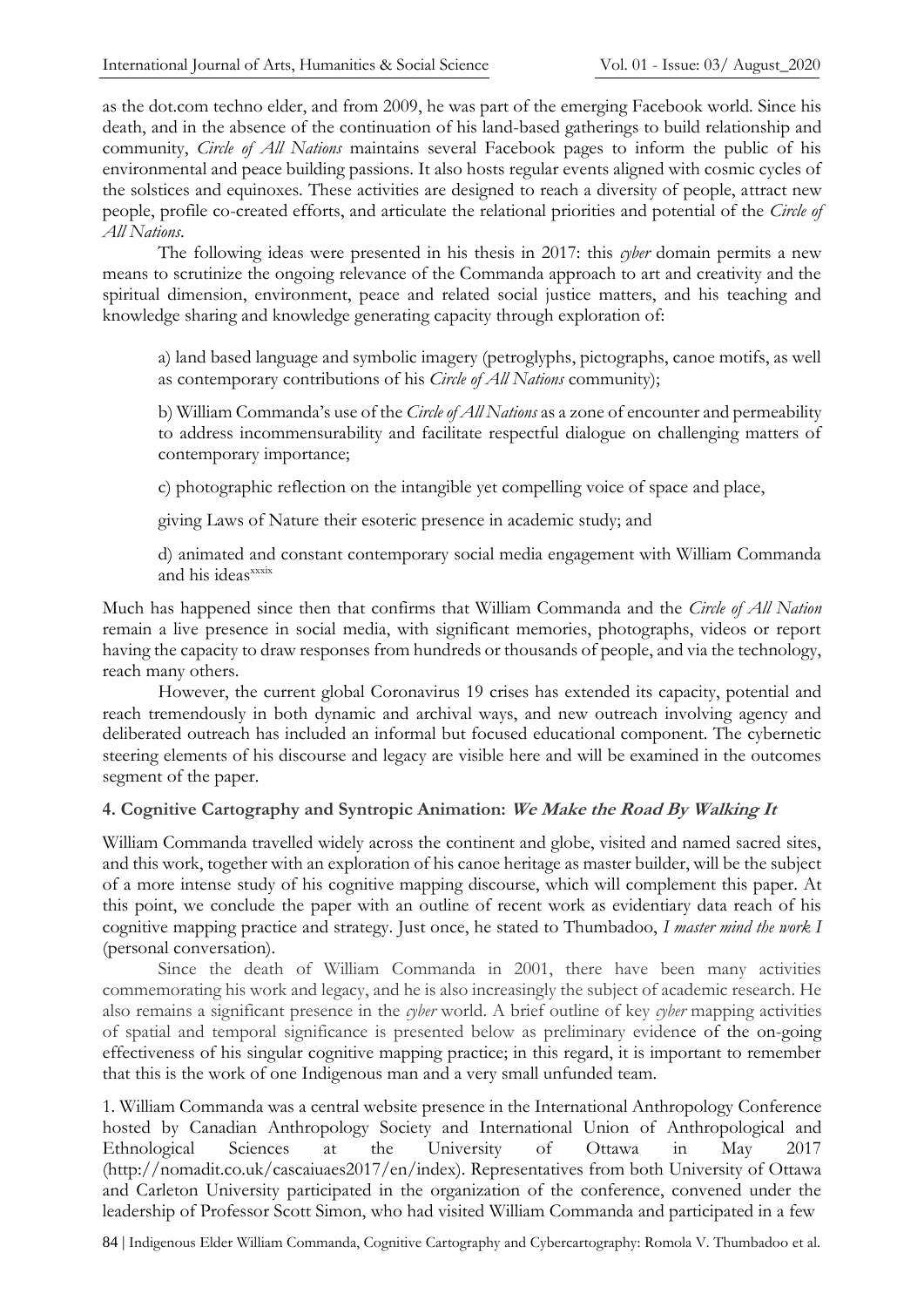*Circle of All Nations* gatherings; Thumbadoo, as coordinator of *Circle of All Nations,* played an active role in the conference, inclusive of inputting into the development of the conference theme, *Movement*, arranging Indigenous participation, coordinating a special workshop with academic and grassroots participants, and coordinating a field trip for 50 international delegates to Kitigan Zibi Anishinabeg community and William Commanda's home and teaching lodge in Quebec.

The following quotation is from the conference website, which reached eight hundred participants globally, endorsed the theme of borderlessness and integration:

#### In celebration

We remember and celebrate the life of Algonquin elder and spiritual leader, Dr. William Commanda, OC (1913-2011), honoured at University of Ottawa with the presentation of his first Honorary Doctorate Degree, and the creation of the WilliamCommanda Hall. He commenced his Circle of All Nations work and gatherings formally in 1967, to promote protection of Mother Earth, respect for Indigenous wisdom, racial harmony and peace building, locally, nationally and internationally. Fifty years later, his legacy continues to inspire. Describing himself as Mamiwinini, a nomad, he said "I am in the earth, wind and waters; I am as the bird flies and the wind blows and the water flows - Ginawaydaganuc - We Are All Connected" – a fitting epithet for a conference on Mo(u)vement. CASCA/IUAES2017 Conference in Ottawa; International Union of

Anthropological and Ethnological Sciences (IUAES) and Canadian Anthropology Society (CASCA)

2. Work has commenced on a William Commanda/*Circle of All Nations* Cybercartographic Atlas; four students are supporting archival research.

3. A series of field trips along the Ottawa River Watershed were conducted in 2019, to support research on the physical mapping, reflexivity and retrospective components.

4. Innovative cybernetic animation of *Circle of All Nations* Work, including Two Innovative On-Line Live Facebook Conferences:

a. Several *Circle of All Nations* events and activities, on a range of Indigenous and social justice themes, including one formal conference with postgraduate academic, Indigenous and grassroots presentations [\(.CIRCLEOFALLNATIONS/2019\\_CAN\\_Sept\\_Equinox Event\\_Report.pdf\)](/private/var/folders/jn/nls3fcjs5lsgbxp57_10wwt80000gn/T/com.apple.mail/com.apple.mail/Documents/CIRCLEOFALLNATIONS/2019_CAN_Sept_Event_Report.pdf).

b. In view of the COVID 19 Crisis, a special social media event was hosted on May 22, 2000 in the form of an all day live on-line global public gathering, likely the only one of its kind to date, to celebrate the 20th Anniversary of the *Circle of All Nations* Millennium Peace gathering; it incorporated the temporal and spatial dimensions of the *Circle of All Nations* use of digital and telecommunications technology, connecting people over time and space. As the itemization of activities reveals, it included live presentations from Taiwan, South Africa, United States, and Canada, inclusive of academics and grassroots thinkers:

Pre-event presentation from Taiwan by Dr. Scott Simon, (University of Ottawa) and participants in a SSHRC project with Indigenous Peoples in Taiwan on Decolonizing History;

Part I. Opening Prayer and Introductions, Mother Earth and Environmental (Special Presentation by Steven McFadden, Nebraska, writer, on the Sunbow Five Walk across N. America, 25<sup>th</sup> Anniversary: Odyssey of the 8<sup>th</sup> Fire; Deep Agroecology: Farms, Food and our Future

**Part II**. Child and Youth Care and Social Justice (with special interview with Zeni Thumbadoo, Deputy Director, National Association of Child and Youth Care Workers, South Africa – www.naccw.org.za);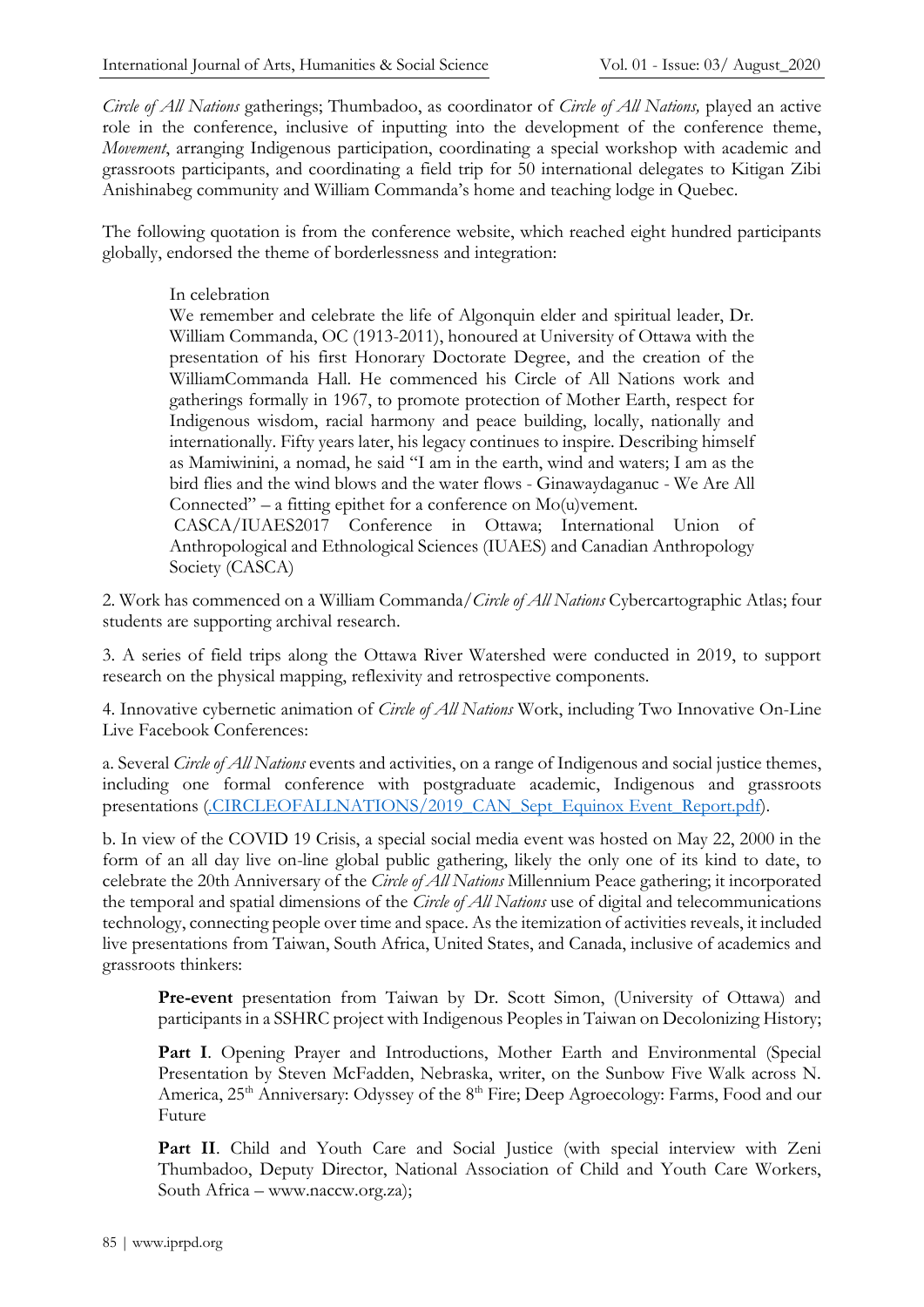**Part III**. Criminal Justice and Indigenous Justice (Special presentation on *Horizon to Horizon – The Wet'suwet'en Title Disputed and Associated Conflicts -* by Andrew Costa, Carleton University PhD Legal Studies*)*

**Part IV**. Racial Harmony and Peace Building (Special presentations on Donald Marshall Junior and the Wolf Project Award)

Part V. Canoe, Art, Creativity and the Journey On (Special guest, musician Wayquay, who sang about the Sunbow Five Walk at the Millennium Gathering)

**Post Event**. Interview with Adrian Esposito, Circle of All Nations Asperger Syndrome colleague, Documentary Producer [espocinema@rochester.rr.com](mailto:espocinema@rochester.rr.com)

A special musical video was co-created probono with Karen Bisson, President Turtle Lodge Trading Post and volunteer designer and administer of Circle of All Nations project website [\(www.asinabka.com\)](http://www.asinabka.com/)[: Circle of All Nations Commemorative Video](https://youtu.be/qVLKwKa-oi4) The 6 live videos are online under Videos on the Circle of All Nations Facebook Page and on a new Circle of All Nations Utube Channel. A special report is being prepared on the event.

c. On June 21, 2020, a second 2.30 hour online *Circle of All Nations* Solstice event was hosted on Facebook. For the second event, global telecommunications were handled with greater efficiency, and consistent with Norbert Wiener's prediction, even machines learned to improve their language of communication, with the impetus of Coronavirus 19. An academic from Algeria, an Indigenous educator from Manitoba and a student from Carleton University made presentations. (See Agenda here: [Circle of All Nations CAN 2020 June 21 Solstice Event Fnl.docx](/Users/romola/Documents/CIRCLEOFALLNATIONS/CAN%202020%20June%2021%20Solstice%20Event%20Fnl.docx) and the Powerpoint Presentation here: [CIRCLEOFALLNATIONS/2020 PPP CAN ONLINE SOLSTICE](/Users/romola/Documents/CIRCLEOFALLNATIONS/2020%20CAN%20ONLINE%20SOLSTICE%20GATHERING%20red.pptx)  [GATHERING red.pptx\)](/Users/romola/Documents/CIRCLEOFALLNATIONS/2020%20CAN%20ONLINE%20SOLSTICE%20GATHERING%20red.pptx)

The Live Facebook Videos reached 5,000 people, and the videos remain available for new viewers on the video tab of the Circle of All Nations Facebook page: https://www.facebook.com/circleofallnations/

This event profiled the 25<sup>th</sup> Anniversary of the Sunbow Five Walk that William Commanda had guided from First Encounter Bay, Massachusetts, to Santa Barbara, California. A researched presentation was made by a student, who noted the relevance of the police killing of George Floyd in Minneapolis to the objectives of the original walk, and this also serves to demonstrate animative capacity of William Commanda's mapping.

d. Seven students, including foreign students, have been formally involved with the work and are sharing information with families abroad.

e. In view of the Covid 19/isolation restrictions, an informal course based on the *Learning from a Kindergarten Dropout* book about Elder Commanda is being offered online.

## **5. Conclusion**

The fast paced facebook time/space integrated digital information/communication trajectory permits not only a spontaneous and free flowing, immediately responsive, and even anticipatory, lens to affirm, reiterate and generate response to William Commanda's *Circle of All Nations* discourse from the global public at large, but also permits its ongoing cyber steering to a new platform of cybernetic analysis in these times of global crisis and isolation. The cybercartographic atlas serves as an innovative and live archive and repository for his remarkable legacy and lends itself for live chat space for policy and program contemplations. From rootedness in the geographical cosmic time/space field, to cartographic motion, to animation in the domain of Cybercartography, with facebook hosting the temporal and atlas hosting the spatial elements of his discourse, it appears that William Commanda's cognitive mapping practice has anticipated these *cyber* times, consistent with his prophecies.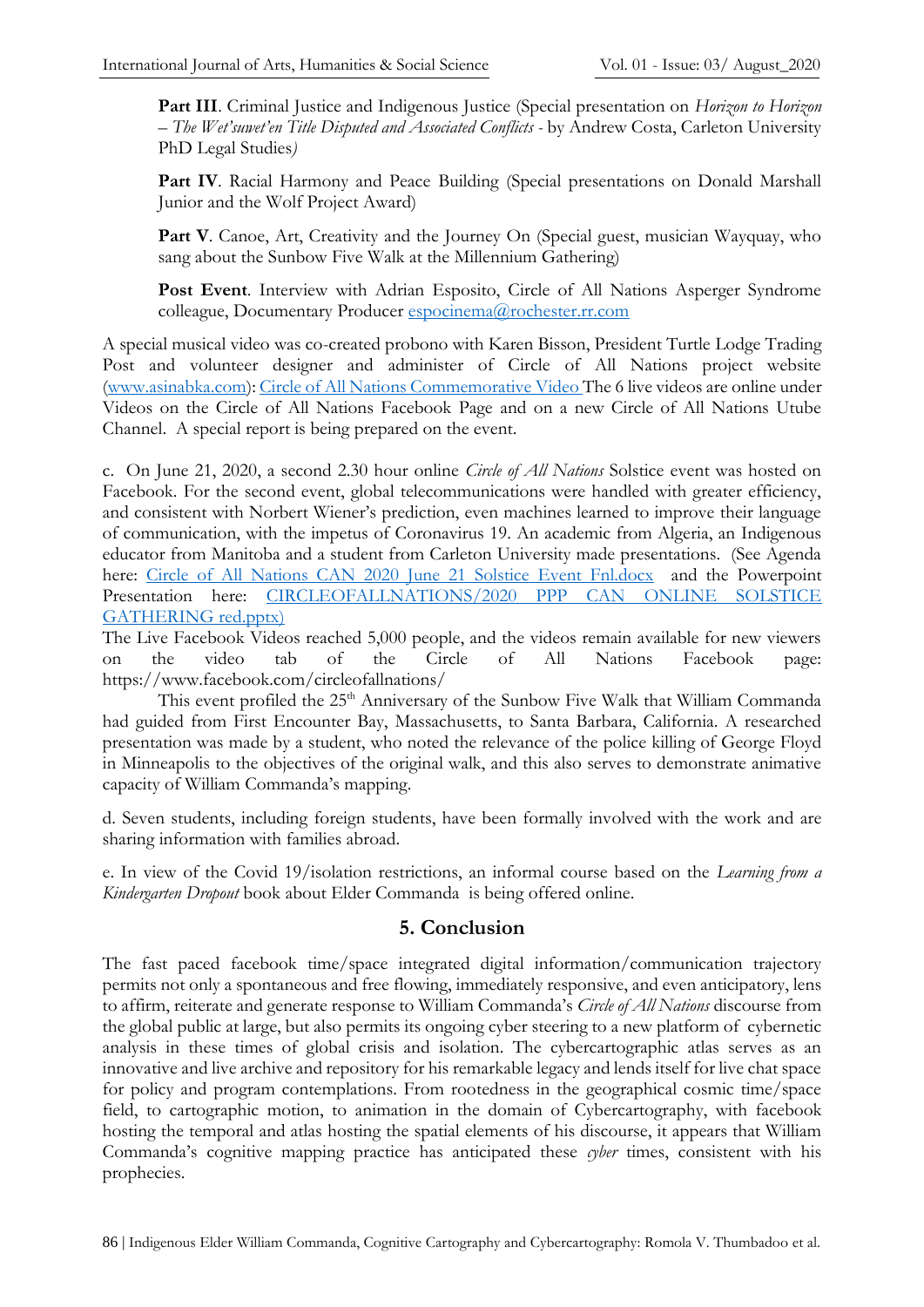#### **Endnotes**

<sup>i</sup>R. V. Thumbadoo, *Learning From A Kindergarten Dropout* (Ottawa, Ontario: Circle of All Nations, 2005): 35.

iiR. V. Thumbadoo, *2017 Doctoral Thesis. Ginawaydaganuc and the Circle of All Nations. The Remarkable Environmental Legacy of Elder William Commanda [\(https://curve.carleton.ca/aa4e3cbb-5b83-464d-8286](https://curve.carleton.ca/aa4e3cbb-5b83-464d-8286-a901fcd77b06) [a901fcd77b06\)](https://curve.carleton.ca/aa4e3cbb-5b83-464d-8286-a901fcd77b06)*:1.

i<sup>ii</sup>R. V. Thumbadoo, 2017 Doctoral Thesis. Ginawaydaganuc and the Circle of All Nations. The Remarkable *Environmental Legacy of Elder William [\(https://curve.carleton.ca/aa4e3cbb-5b83-464d-8286-a901fcd77b06\)](https://curve.carleton.ca/aa4e3cbb-5b83-464d-8286-a901fcd77b06)*:v. <sup>iv</sup>R.M. Downes, D. Stea, *Maps in Minds: Reflections on Cognitive Mapping* (Harper and Row, New York, 1977; Google Scholar): 7.

<sup>v</sup>E. C. Tolman, *Cognitive Maps in Rats and Men*. (Psychological Review, 55, 1948):189 -208.

viM. del C. Reyes, *Cybercartography from a Modelling Perspective* in *Cybercartography: Theory and Practice*  (Amsterdam: Elsevier, 2005): 68.

viiB. Russell, *The Scientific Outlook* (Routledge, New York, 2001 reprint): 61.

viiiM. del C. Reyes, *Cybercartography from a Modelling Perspective* in *Cybercartography: Theory and Practice*  (Amsterdam: Elsevier, 2005): 68.

ixB. Flyvbjerg, *Making Social Science Matter* (New York, USA, Cambridge University Press, 2001).

<sup>x</sup>R. V. Thumbadoo, *2017 Doctoral Thesis. Ginawaydaganuc and the Circle of All Nations. The Remarkable Environmental Legacy of Elder William [\(https://curve.carleton.ca/aa4e3cbb-5b83-464d-8286](https://curve.carleton.ca/aa4e3cbb-5b83-464d-8286-a901fcd77b06) [a901fcd77b06\)](https://curve.carleton.ca/aa4e3cbb-5b83-464d-8286-a901fcd77b06)*:26, 27.

xiI. McCallum, *Ecological Intelligence: Rediscovering Ourselves in Nature* (Minneapolis:Fulcrum Publishing, 2008).

xiiS. Wilson, S. *Research Is Ceremony: Indigenous Research Methods* (Black Point: Fernwood Publishing, 2008).

xiiiR. V. Thumbadoo, *2017 Doctoral Thesis. Ginawaydaganuc and the Circle of All Nations. The Remarkable Environmental Legacy of Elder William Commanda [\(https://curve.carleton.ca/aa4e3cbb-5b83-464d-8286](https://curve.carleton.ca/aa4e3cbb-5b83-464d-8286-a901fcd77b06) [a901fcd77b06\)](https://curve.carleton.ca/aa4e3cbb-5b83-464d-8286-a901fcd77b06)*:62, 63.

xivC. and M. Laffon, *Mapping the World, Stories of Geography* (Firefly Book Ltd, Richmond Hill, On. 2010. xvJ. Durant, *The Best Guide in the World Article on Alonzo Commanda* (New York: Saturday Evening Post, December 23, 1944). (Copy in William Commanda's archives).

xviR. V. Thumbadoo, *2017 Doctoral Thesis. Ginawaydaganuc and the Circle of All Nations. The Remarkable Environmental Legacy of Elder William Commanda [\(https://curve.carleton.ca/aa4e3cbb-5b83-464d-8286](https://curve.carleton.ca/aa4e3cbb-5b83-464d-8286-a901fcd77b06) [a901fcd77b06\)](https://curve.carleton.ca/aa4e3cbb-5b83-464d-8286-a901fcd77b06)*:82, 83.

xviiB. G. Eddy and D. R. F. Taylor, "Exploring the Concept of Cybercartography" in D. R. F. Taylor, ed., *Cybercartography: Theory and Practice* (Amsterdam: Elsevier, 2005).

xviiiB. G. Eddy and D. R. F. Taylor, "Exploring the Concept of Cybercartography" in D. R. F. Taylor, ed., *Cybercartography: Theory and Practice* (Amsterdam: Elsevier, 2005): 44

xixE. Pritchard. *Native New Yorkers* and *Henry Hudson and the Algonquins of New York*, Tulsa: Council Oak Books, 2007, 2009).

xxR. V. Thumbadoo and D. R. F. Taylor, "William Commanda, Oral Wampum Storytelling, Digital Technology and Remapping Indigenous Presence across North America"*,* In *Digital Mapping and Indigenous America* (New York, Routledge, In Press 2020).

xxiR. V. Thumbadoo, *2017 Doctoral Thesis. Ginawaydaganuc and the Circle of All Nations. The Remarkable Environmental Legacy of Elder William Commanda [\(https://curve.carleton.ca/aa4e3cbb-5b83-464d-8286](https://curve.carleton.ca/aa4e3cbb-5b83-464d-8286-a901fcd77b06) [a901fcd77b06\)](https://curve.carleton.ca/aa4e3cbb-5b83-464d-8286-a901fcd77b06)*:91.

xxiiJ. Sams, *The Sacred Path Cards – The Discovery of Self Through Nature Teachings* (HarperCollinsPublishers, New York, 1990): 223 – 228.

xxiiiR. V. Thumbadoo, *Learning From A Kindergarten Dropout* (Ottawa, Ontario: Circle of All Nations, 2005): 57-67.

xxivD. Turnbull, *Maps Narratives and Trails: Performativity, Hodology and Distributed Knowledges in Complex Adaptive Systems – an Approach to Emergent Mapping* (Geographical Research. 45(2) June 2007):140-149. xxvD. Turnbull, *Maps Narratives and Trails: Performativity, Hodology and Distributed Knowledges in Complex Adaptive Systems – an Approach to Emergent Mapping* (Geographical Research. 45(2) June 2007): 143.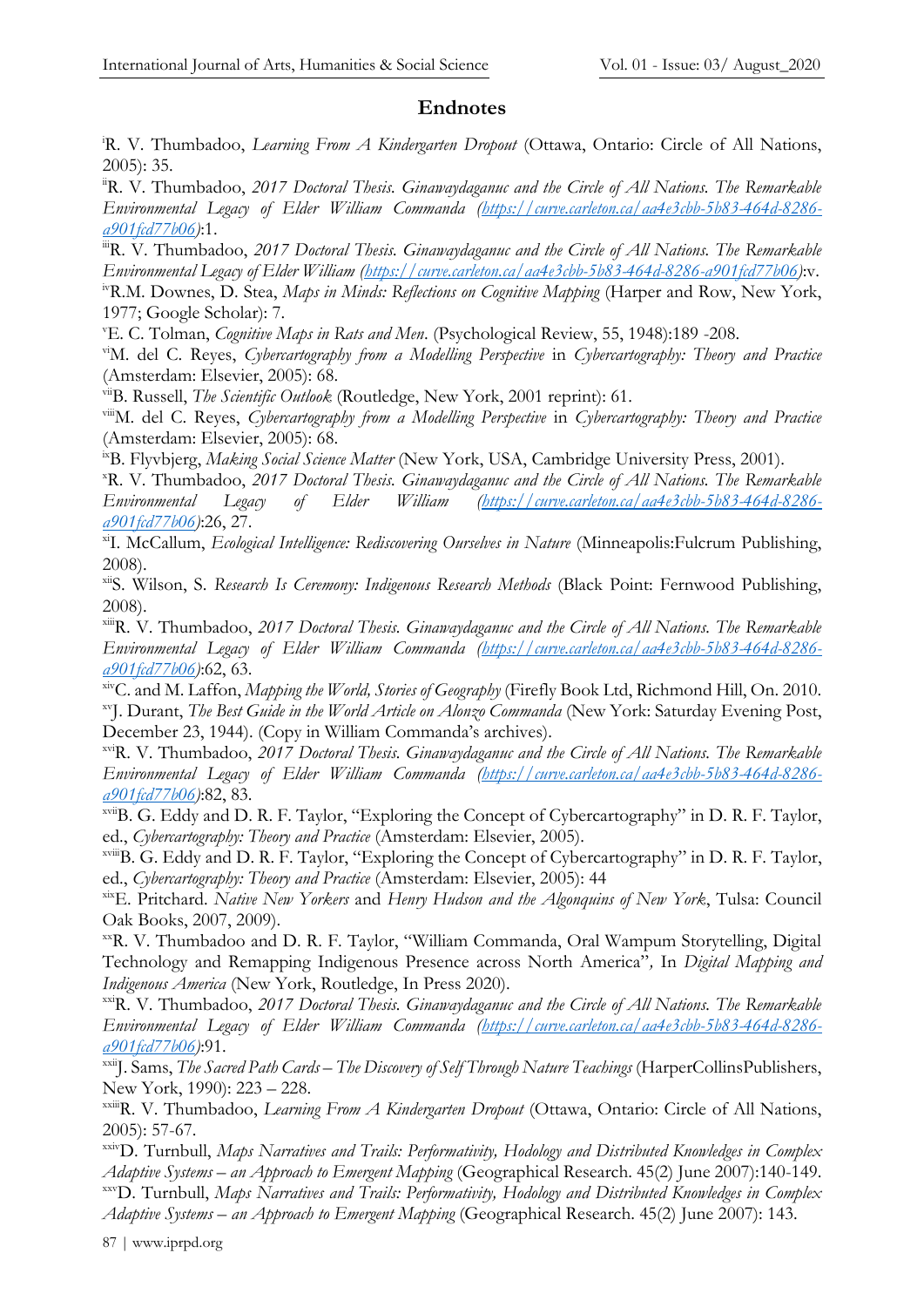xxviR. V. Thumbadoo, *2017 Doctoral Thesis. Ginawaydaganuc and the Circle of All Nations. The Remarkable Environmental Legacy of Elder William Commanda. [https://curve.carleton.ca/aa4e3cbb-5b83-464d-8286](https://curve.carleton.ca/aa4e3cbb-5b83-464d-8286-a901fcd77b06%203) [a901fcd77b06](https://curve.carleton.ca/aa4e3cbb-5b83-464d-8286-a901fcd77b06%203)*: 33, *34.*

xxviiJ. W. Crampton, *Cartography: Mapping 2.0.* (Progress in Human Geography, 33(1) 2009): 91-100

xxviiiB. G. Eddy and D. R. F. Taylor, "Exploring the Concept of Cybercartography" in D. R. F. Taylor, ed., *Cybercartography: Theory and Practice* (Amsterdam: Elsevier, 2005): 58

xxixR. V. Thumbadoo, *Learning From A Kindergarten Dropout* (Ottawa, Ontario: Circle of All Nations, 2005): 49

xxxR. V. Thumbadoo, *2017 Doctoral Thesis. Ginawaydaganuc and the Circle of All Nations. The Remarkable Environmental Legacy of Elder William Commanda [\(https://curve.carleton.ca/aa4e3cbb-5b83-464d-8286](https://curve.carleton.ca/aa4e3cbb-5b83-464d-8286-a901fcd77b06) [a901fcd77b06\)](https://curve.carleton.ca/aa4e3cbb-5b83-464d-8286-a901fcd77b06)*:114.

xxxiC. Mutwa, *The Song of the Stars* (New York: Barrytown, Ltd., 1966).

xxxiiD. R. F. Taylor, "Cybercartography: Theory and Practice" In *Modern Cartography Series, Volume 4.* (Amsterdam: Elsevier, 1997).

xxxiiiD. R. F. Taylor, "The Concept of Cybercartography" In M. P. Peterson (Ed) *Maps and the Internet* Amsterdam: Elsevier, 405-420, 2003): 404.

xxxivD. R. F. Taylor and T. P. Lauriault, eds., *Developments in the Theory and Practice of Cybercartographic Applications and Indigenous Mapping* (Amsterdam: Elsevier, 2014)

xxxvD. R. F. Taylor, "Cybercartography Revisited" In: Taylor, D. R. F., Anonby, E. and Murasugi, K. *Further Developments in the Theory and Practice of Cybercartography* (San Diego, Elsevier, 2019): 4.

xxxviD. R. F. Taylor, "Cybercartography Revisited" In: Taylor, D. R. F., Anonby, E. and Murasugi, K. *Further Developments in the Theory and Practice of Cybercartography* (San Diego, Elsevier, 2019): 8, 9.

xxxviiD. R. F. Taylor and T. P. Lauriault, eds., *Developments in the Theory and Practice of Cybercartographic Applications and Indigenous Mapping* (Amsterdam: Elsevier, 2014).

xxxviiiN. Wiener, "The Human Use of Human Beings" in Cybernetics and Society (Avon Books, 1950) xxxixR. V. Thumbadoo, *2017 Doctoral Thesis. Ginawaydaganuc and the Circle of All Nations. The Remarkable Environmental Legacy of Elder William Commanda [\(https://curve.carleton.ca/aa4e3cbb-5b83-464d-8286](https://curve.carleton.ca/aa4e3cbb-5b83-464d-8286-a901fcd77b06) [a901fcd77b06\)](https://curve.carleton.ca/aa4e3cbb-5b83-464d-8286-a901fcd77b06)*: 56, 57.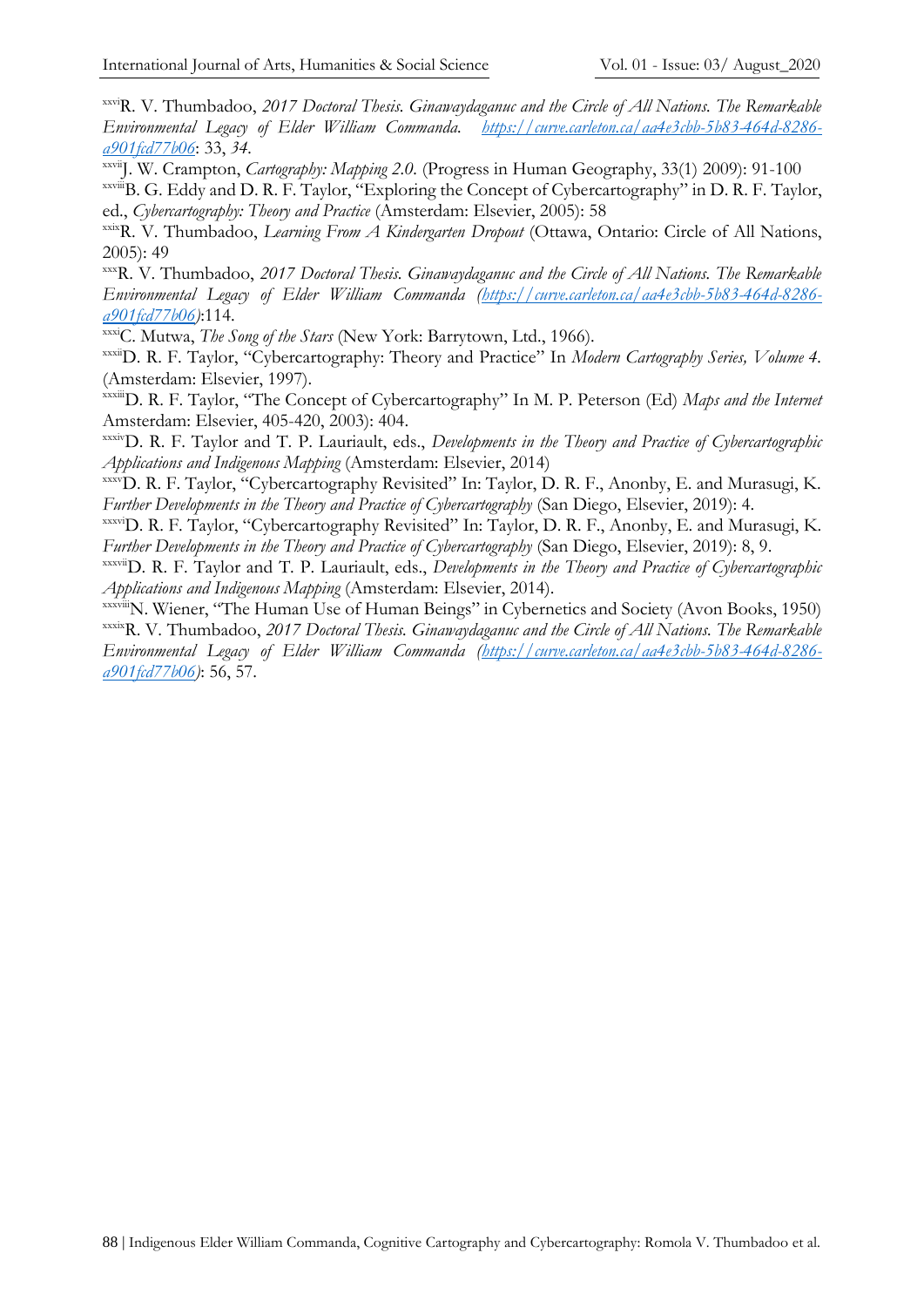## **Works Citations**

Crampton, J. W., (2009*).* Cartography: Mapping 2.0*. Progress in Human Geography,* 33(1), 91-

- Durant, J. (1944). The *Best Guide in the World* Article on Alonzo Commanda. New York: Saturday Evening Post, December 23, 1944. (Copy in William Commanda's archives).
- Downes, R. M., Stea, D. (1997). Maps in Minds: Reflections on Cognitive Mapping. New York Harper and Row.
- Flyvbjerg, B. (2001). Making Social Science Matter. New York, USA: Cambridge University Press.
- Laffon, C. and M. (2010). Mapping the World, Stories of Geography. (Richmond Hill, On. Firefly Book Ltd.
- McCallum Ian. (2008). Ecological Intelligence: Rediscovering Ourselves in Nature. Minneapolis: Fulcrum Publishing.
- Mutwa, C. (1966). The Song of the Stars. New York: Barrytown, Ltd.
- Pritchard, E. (2009). Henry Hudson and the Algonquins of New York. San Francisco/Tulsa: Council Oak Books.
- Reyes, M. del C. (2005) Cybercartography from a Modelling Perspective In Taylor, D. R. F. (Ed). Cybercartography: Theory and Practice. Amsterdam: Elsevier.
- Russell, B. (2001) The Scientific Outlook. New York: Routledge, New York.
- Sams, J. and Nitsch, T. (1991). Other Council Fires Were Here Before Ours. New York: Harper Collins Publishers.
- Taylor, D. R. F. Maps and Mapping in the Information Era. In Proceedings of the 18<sup>th</sup> ICA International Cartographic Conference ICC 97 Stockholm Sweden Vol. 1 Ottoson, L. (Ed.), Gavle, Swedish Cartographic Society. 3-10, 1997.
- Taylor, D. R. Fraser. (Ed.). (Cybercartography: Theory and Practice. Amsterdam, Elsevier. 574, 2005.
- Taylor, D. R. Fraser, Lauriault, T. P. (Eds.). Further Developments in the Theory and Practice of Cybercartography: Applications and Indigenous Mapping. Amsterdam, Elsevier, 2014. 364.
- Taylor, D. R. F., Cybercartography Revisited In Taylor, D. R. F., Anonby, E. and Murasugi, K. (Eds.). Further Developments in the Theory and Practice of Cybercartography: International Dimensions and Language Mapping. San Diego, Elsevier, 2019.
- Thumbadoo, R.V. (2005). *Learning From a Kindergarten Dropout*. Ottawa: Ottawa, Ontario: *Circle of All Nations*
- Thumbadoo, R.V. (2017). *Ginawaydaganuc and the Circle of All Nations: The Remarkable Environmental Legacy of Elder William Commanda* PhD Thesis. Ottawa. Carleton University. <https://curve.carleton.ca/aa4e3cbb-5b83-464d-8286-a901fcd77b06>